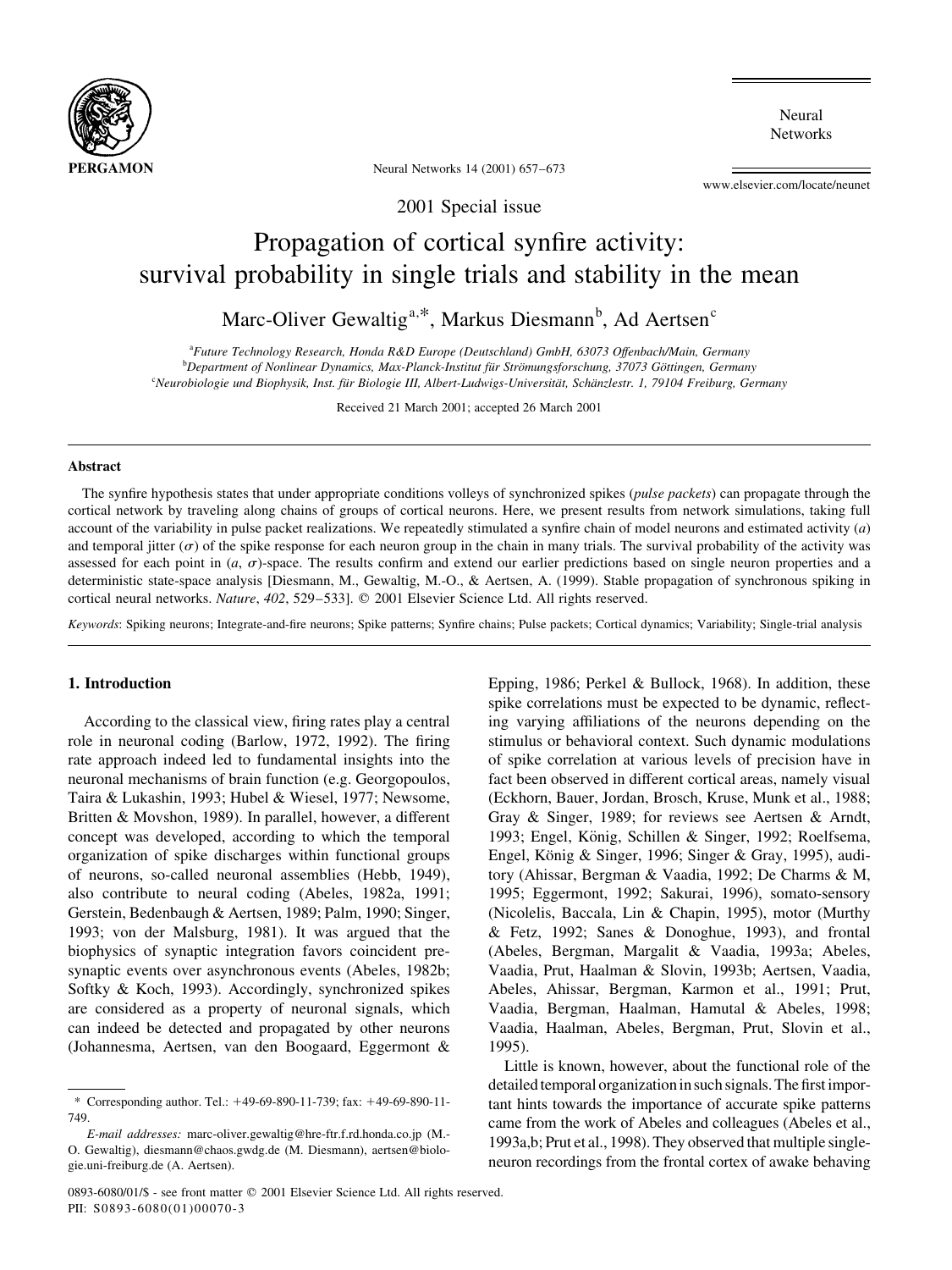monkeys contain an abundance of precise spike patterns. These patterns had a duration of up to several hundred milliseconds and repeated with a precision of  $\sim$ 1 ms. Moreover, these patterns occurred in systematic relation to sensory stimuli and behavioral events, indicating that these instances of precise spike timing play a functional role. In another study, Riehle and colleagues found that simultaneously recorded activities of neurons in monkey primary motor cortex exhibited context-dependent, rapid changes in the patterns of coincident action potentials during performance of a delayedpointing task (Riehle, Grün, Diesmann & Aertsen, 1997). Accurate spike synchronization occurred in relation to external events (visual stimuli, hand movements), commonly accompanied by discharge rate modulations, however, without precise time-locking of the spikes to these external events. Accurate spike synchronization also occurred in relation to purely internal events (stimulus expectancy), where firing rate modulations were distinctly absent. These findings indicate that internally generated synchronization of individual spike discharges may subserve the cortical organization of cognitive motor processes. The clear correlation of spike coincidences with stimuli and behavioral events underlines their functional relevance (Riehle et al., 1997; see also Fetz, 1997).

Independent evidence for the possibility of precise spike timing in cortical neurons came from intracellular recordings in vitro (Mainen & Sejnowski, 1995; Nowak, Sanchez-Vives & McCormick, 1997; Stevens & Zador, 1998; Volguchev, Christakova & Singer, 1998) and in vivo (Azouz & Gray, 1999).

#### 2. Synfire chains

On the basis of the characteristic anatomy and physiology of the cortex, Abeles (1982a, 1991) proposed that 'synfire' activity, propagating in volleys through the sparsely firing cortical neural network, presents a natural explanation for the observed precise spatio-temporal firing patterns. According to this model, the cortical network can locally be described as a sequence of groups of neurons, connected in a feed-forward way by so-called *divergentlconvergent* connections, such that they form a chain-like structure. Enumerating the groups from 1 to  $l$ , we can describe the pattern of connectivity as follows: each neuron in group i receives input from a number of neurons in the preceding group  $i - 1$ , and projects its axons to a number of neurons in the subsequent group  $i + 1$  (Fig. 1). The neurons within a group, however, are not mutually connected. The number of neurons per group is called the *width* w of the chain.

This architecture was first proposed by Griffith (1963) in the context of a discussion on network stability, and was called *complete transmission line*. Abeles argued that under certain conditions, Griffith's transmission line is able to reliably transmit volleys of synchronous spikes, and coined the term *synfire chain* for a structure which is able to support this mode of transmission (Abeles, 1982a, 1991).



Fig. 1. Complete transmission line according to Griffith (1963). Groups (gray filled ellipses) of  $w$  neurons (white filled circles) are arranged into a feed-forward, chain-like network of length *l*. Neuron groups are numbered from 1 to  $l$ . The network is complete in the sense that each neuron in group  $i \in \{2, ..., l-1\}$  receives input from all neurons in group  $i - 1$  and sends output to all neurons in group  $i + 1$  (indicated by lines). The structure is called synfire chain if it supports the transmission of synchronous spikes (Abeles, 1982a, 1991).

If all neurons in the first group are activated synchronously, they will cause the neurons of the second group to fire synchronously and so on. Thus, each activated group will pass a spike volley on to the next group. This process will continue, until either the chain comes to an end, or other (e.g. inhibitory) processes interfere, causing the activity propagation to stop.

Evidently, there are two possible fates of activity propagation after an initial stimulation of the first group. Either, the spike volley propagates more or less unaffected through the entire chain, or the network returns to its mode of spontaneous activity after a short lasting, stimulus-induced increase in activity. Other scenarios are unlikely, because there are neither recurrent connections, nor is there any (adaptive) inhibition that would allow for richer activity dynamics. However, we must consider that a synfire chain is embedded in the large cortical network, feeding variable background input into the chain. Here, we assume that the synfire chain is a sub-network distinguished only by the structure and not the strength of its connections. Thus, connections that define the synfire structure are identical in strength to the connections from the surrounding network. As a result of this embedding, the firing of neurons, participating in the synfire chain, will also depend on the ongoing background activity (Arieli, Sterkin, Grinvald & Aertsen, 1996b; Boven & Aertsen, 1990) and will, thus, be quite variable.

For activity propagation in such a synfire chain, the following problems are immediately obvious.

First, even if all neurons in the first group fire in synchrony, the neurons in the second group will generally not. There will always be some temporal jitter in their firing times, due to the uncorrelated background input. In an optimal case, this jitter will not build up, resulting in a stationary accuracy which remains in the few-millisecond range. However, it is also possible that the jitter does build up at each stage, causing the synfire to cease after passing only a few groups.

Second, spontaneous activity may either cause some neurons in a group to be refractory when the input volley arrives or hyper-polarize their membrane potential. These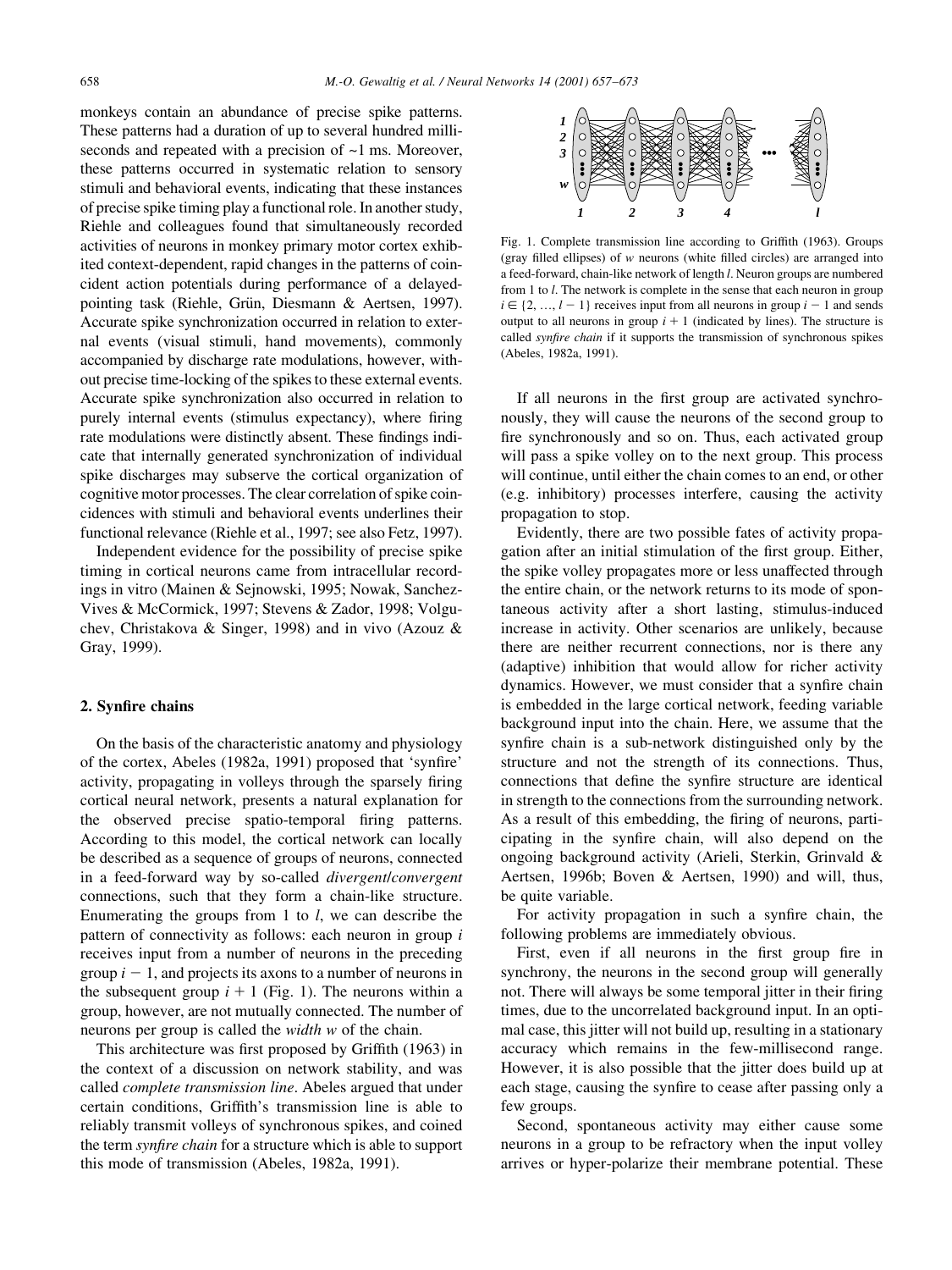neurons will then be unable to contribute their share to the activation of the next group. Hence, the number of spikes in the second group may be smaller than the initial number of spikes. Again, this effect may build up, finally causing propagation to fail. Alternatively, it may reach an equilibrium, which still allows further propagation. The idea behind the synfire chain is that the firing probability of a neuron is much higher if it receives its input spikes in a synchronous fashion. Since the contribution of each presynaptic neuron is relatively small, the system may still work, even if a small enough number of neurons in a group fails to participate.

Thus, with respect to the electrophysiological properties of cortical neurons, the synfire hypothesis raises the following questions.

- 1. Is the transmission line able to propagate synchronous spike activity, given the properties of cortical neurons, and what are the neuronal and network constraints?
- 2. Is the achieved accuracy of synfire activity consistent with the precision of experimentally observed firing patterns  $({\sim}1 \text{ ms})$ ?
- 3. Can the accuracy of synfire activity be maintained long enough to explain the duration of the observed precise spike patterns (up to several hundred milliseconds)?
- 4. How robust is the synfire mode of activity propagation to perturbation?

It is useful to regard a spike volley which *propagates* along a synfire chain as an entity. We call this entity a pulse packet (Aertsen, Diesmann & Gewaltig, 1996; Diesmann, Gewaltig & Aertsen, 1996; Gewaltig, Diesmann & Aertsen, 1995). In simulation studies of a physiologically realistic model (Diesmann, Gewaltig & Aertsen, 1999), we could provide an answer to the first two questions. There, we used the notion of *pulse packets* to describe the propagation of short-lasting volleys of synchronized spiking activity. Such pulse packets were characterized by two parameters: the number of spikes  $a$  in the volley and their temporal spread  $\sigma$ . Thus, a novel transmission function, describing probability and temporal spread of response spikes to pulse packet input, was computed. Interpreting a and  $\sigma$  as deterministic state variables, we could predict the propagation of synchronous activity in a synfire chain network on the basis of the transmission function. Practically identical results were obtained for a reduced integrate-and-fire model, demonstrating that these findings present generic properties of integrate-and-fire dynamics (Diesmann, Gewaltig & Aertsen, 2001). From these results, we conclude that a chain, consisting of some 100 neurons per group is structurally strong enough to support stable propagation of spiking activity along the chain (Question 1). Moreover, our results indicate that the spiking precision of the stably propagating pulse packet is consistent with the precision of the experimentally observed firing patterns (Question 2). The purpose of the present study is twofold. First, we want to make a

contribution towards answering Questions 3 and 4. Second, we want to investigate whether the results from our twodimensional state space analysis can be confirmed in network simulations, taking full account of the variability in individual pulse packet realizations. In our previous paper, we described the *dynamics of the mean* behavior of pulse packet transmission. At each point in the  $a-\sigma$  space, we determined the expected transformation of the pulse packet. Here, we focus on the dynamics of propagating pulse packets in individual realizations. We trace the propagation of a pulse packet through the entire synfire network over repeated trials. Thus, we will be able to assess the survival probability of pulse packet transmission in individual trials. Preliminary results were published in abstract form (Gewaltig, Diesmann & Aertsen, 2001).

# 3. Model neuron

For our simulation studies, we used an *integrate-and-fire* type model neuron (Lapicque, 1907; Tuckwell, 1988). An earlier version of this model was described by Gewaltig, Diesmann, Aertsen and Abeles (1994).

# 3.1. Membrane properties

The membrane potential of the neuron  $U(t)$  is the main state variable, described by the differential equation (1):

$$
C\frac{d}{dt}U + \underbrace{\sum_{i\in p}g_i(U - E_i)}_{\text{passive}} + \underbrace{\sum_{i\in a}g_i(t)(U - E_i)}_{\text{active}} = I(t). \tag{1}
$$

The membrane potential is influenced by various types of currents. Among them are active and passive ionic currents, as well as synaptic and external currents. Only the ionic currents are assumed to depend on the membrane potential  $U(t)$ .

# 3.2. Spike generation

A threshold  $\Theta$ , combined with an absolute refractory mechanism, is responsible for the generation of action potentials. The refractory mechanism prevents the generation of a second spike for a given period of time  $t_r$  after the membrane potential has crossed the threshold  $\Theta$  and elicited a spike.

The active ionic currents ( $Na^+$ , slow and fast  $K^+$ ) model the shape of the action potential as well as the subsequent after-hyperpolarization (AHP) (e.g. Kandel, Schwartz & Jessel, 1991). They are started by the spike generation mechanism and have the form

$$
I_i(t) = g_i(t)(U(t) - E_i)
$$
\n<sup>(2)</sup>

for each of the channel species Na<sup>+</sup>, K<sub>fast</sub>, K<sub>slow</sub>. Here, E<sub>i</sub> is the reversal potential and  $g_i(t)$  the conductivity for the specific ionic current.

The conductivities are all modeled by a double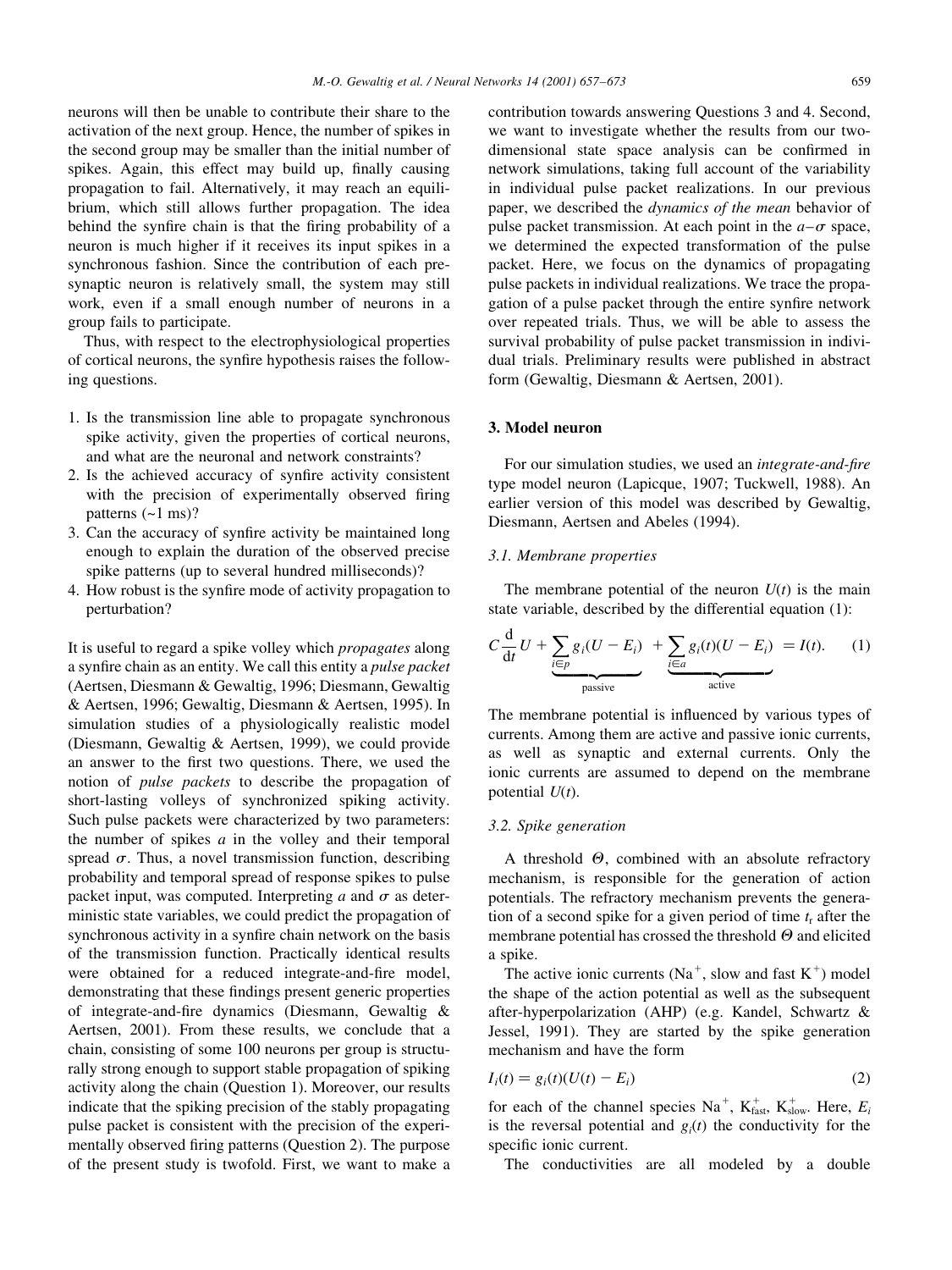Table 1 Parameters of ionic currents

|                          | $Na+$ | $K^+$ , fast | $K^+$ , slow |
|--------------------------|-------|--------------|--------------|
| Reversal potential (mV)  | 45.0  | $-75.0$      | $-75.0$      |
| Peak value $(\mu S)$     | 5.0   | 2.0          | 0.017        |
| Time to maximum (ms)     | 0.1   | 1.0          | 1.0          |
| Decay time constant (ms) | 0.3   | 3.0          | 20.0         |

exponential function  $g(t)$ :

$$
g(t) = g_0 \cdot (e^{-t/\tau_1} - e^{-t/\tau_2}) \cdot H(t), \tag{3}
$$

with  $H(t)$  the unit-step function:

$$
H(t) := \begin{cases} 1, & t \ge 0; \\ 0, & t < 0. \end{cases}
$$
 (4)

Choosing  $\tau_1 > \tau_2 > 0$  ensures that  $g(t)$  is positive for all  $t > 0$ .

The sodium current is responsible for the steep rising phase of the action potential (AP). The fast potassium current helps in rapidly returning the membrane potential back to its resting value. Finally, the slow potassium current generates a long lasting AHP. Table 1 summarizes the various parameters of the active ionic currents.

# 3.3. Linear membrane properties

The ionic currents decay fast and can be neglected after a certain period of time following an action potential. Eq. (1) can then be approximated by a linear differential equation with constant coefficients:

$$
C\frac{\mathrm{d}}{\mathrm{d}t}U + \sum_{i \in p} g_i(U - E_i) = I(t). \tag{5}
$$

This can be rewritten in the familiar form of the so-called *leaky integrator* equation:

$$
\frac{\mathrm{d}}{\mathrm{d}t}U + \frac{1}{\tau}U = \frac{1}{C}I'(t),\tag{6}
$$

with  $\tau := C/\sum g_i$  and  $I'(t) := I_{\text{rest}} + I(t)$ , where  $I_{\text{rest}} := \sum g_i E_i / C$ . The constant current  $I_{\text{rest}}$  maintains the resting potential of the membrane. The constant  $\tau$  is usually called membrane time constant.

The various parameters of the model are summarized in Table 2. They were chosen to conform to the experimental literature (Kandel et al., 1991; Tuckwell, 1988) and resulted in a value of the membrane time constant of  $\tau = 10$  ms.

#### 3.4. Post-synaptic currents

Post-synaptic currents (PSC) are modeled by alpha functions (e.g. Jack, Noble & Tsien, 1985; Tuckwell, 1988):

$$
I_{\text{syn}}(t) = \alpha_0 \cdot t \cdot e^{-t/\tau_\alpha} \cdot H(t). \tag{7}
$$

Here,  $\alpha_0$  determines the peak amplitude and  $\tau_\alpha$  denotes both the time to peak and the decay time constant of the PSC.

| Table 2             |  |
|---------------------|--|
| Membrane parameters |  |

| Parameter                          | Value |  |
|------------------------------------|-------|--|
| Capacitance $C(pF)$                | 250   |  |
| Membrane time constant $\tau$ (ms) | 10    |  |
| Threshold $\Theta$ (mV)            | $-55$ |  |
| Mean distance to threshold (mV)    | 73    |  |
| Refractory period (ms)             |       |  |
|                                    |       |  |

A post-synaptic potential (PSP) is the perturbation of the membrane potential, caused by a single incoming PSC. Assuming that all active ionic currents are negligible and the membrane is essentially linear, we can solve Eq. (6) for a single PSC:

$$
U_{\rm psp} = \frac{\alpha_0 \cdot \Delta^2}{C} \left( e^{-t/\tau} - e^{-t/\tau_a} \cdot \left( 1 + \frac{t}{\Delta} \right) \right) \cdot H(t) \tag{8}
$$

with  $1/\Delta := 1/\tau_\alpha - 1/\tau$  and  $\tau$  the membrane time constant. Note that  $\tau_{\alpha} \ll \tau$ . Moreover, it is important to note that the properties of the initial phase of the PSP are governed by the PSC, while membrane properties determine the falling phase of the PSP. The constants  $\alpha_0$  and  $\tau_\alpha$  were chosen to yield physiologically realistic values for the PSP amplitude  $(0.14 \text{ mV})$ , rise time  $(1.7 \text{ ms})$ , and half width  $(8.5 \text{ ms})$  (Fetz, Toyama & Smith, 1991).

#### 3.5. Synaptic background activity

It has long ago been suggested that the large fluctuations of the membrane potential, exhibited by neurons under in vivo conditions, can be accounted for by the varying number of synaptic events impinging on a neuron at any time (Calvin & Stevens, 1968). Presumably, these fluctuations are to a large extent response for the so-called spontaneous *activity* of a neuron, that is, the occurrence of spike events in the absence of a (controlled) stimulus.

Anatomical data suggest that a cortical pyramidal cell has on the order of  $10^4$  synapses (Braitenberg & Schüz, 1991). These include synapses from excitatory and inhibitory neurons. One can estimate the net effect of these synapses on the neuron by assuming randomly (Poissonian) arriving events at each of the synapses. Assuming stationarity, constant rates  $\lambda_e$  and  $\lambda_i$  can be assigned to the excitatory and the inhibitory events, respectively.

Estimates for all these parameters can be found in the electrophysiological and anatomical literature (e.g. Abeles, 1991; Braitenberg & Schüz, 1991; Fetz et al., 1991). In most cases, the estimates leave enough room to allow for some adjustment of the model. Here, the rates  $\lambda_e$  and  $\lambda_i$  were chosen such that the resulting spontaneous activity of the model neuron is consistent with the assumed excitatory input rate  $\lambda_e$ . Therefore, we can simulate the embedding of our sub-network simply by supplying each neuron with independent excitatory and inhibitory Poisson sources of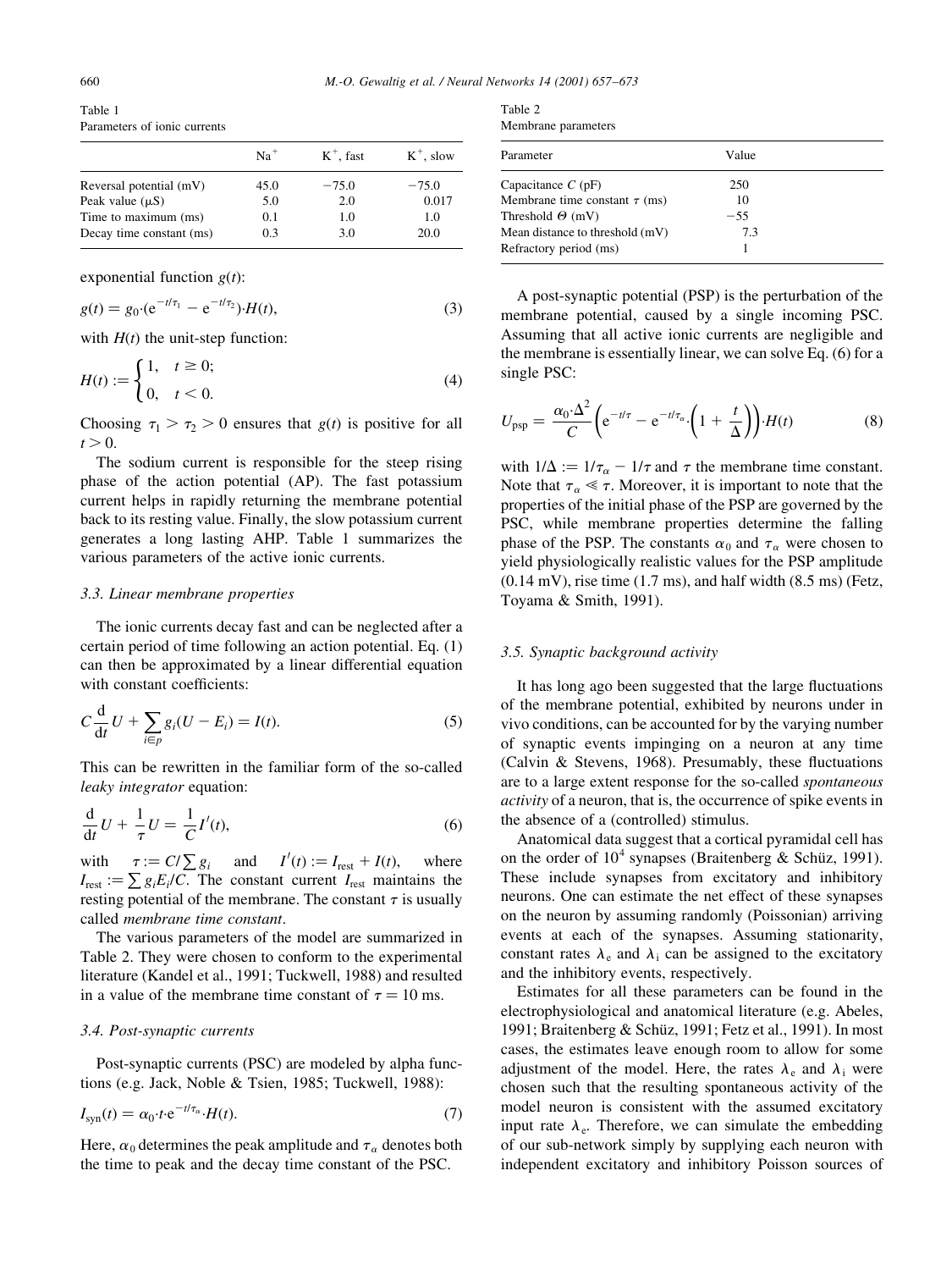Table 3 Parameters of synaptic background activity

| Excitatory | Inhibitory |
|------------|------------|
| 88         | 12         |
| 2.00       | 12.54      |
| 45.63      | $-45.63$   |
| 0.14       | $-0.14$    |
| 1.7        | 1.7        |
|            |            |

these rates. The parameters used for the model neuron are summarized in Table 3.

# 4. Network structure

# 4.1. Width of a synfire chain

Within the cortical network, the structural parameters of a synfire chain are governed by various anatomical and physiological constraints, such as the proximity of the participating neurons (Hehl, Hellwig, Rotter, Diesmann & Aertsen, 2001) and the characteristics of the inhibitory circuitry. However, this information is not easily accessible.

We can estimate the minimal width  $w$  of a synfire group by considering the number of synchronous spikes,  $a_s$ , needed to bring the membrane potential to the firing threshold  $\Theta$ :

$$
a_{\rm s} = \frac{\Theta - U_{\rm rest}}{\text{psp}_0} \tag{9}
$$

$$
=\frac{7.3 \text{ mV}}{0.14 \text{ mV}} \approx 52. \tag{10}
$$

Assuming a symmetric membrane potential distribution and neglecting the temporal extent of a post-synaptic potential, an input of  $a_s$  synchronous spikes yields a response spike with 50% probability. However, to ensure stable propagation, it is necessary that the number of response spikes  $\hat{a}$  at each neuron group at least matches the number of input spikes  $a_s$ .

$$
\hat{a} \ge a_{\rm s}.\tag{11}
$$

The expected number of output spikes is given by the product of the response probability of a single neuron and the number of available neurons,  $w$ . Thus:

$$
\frac{1}{2} \cdot w \ge a_{\rm s} \tag{12}
$$

$$
\Rightarrow w \ge 2 \cdot a_s \approx 104. \tag{13}
$$

Since the post-synaptic potential has finite rise- and decaytimes, the response probability for  $a_s$  input spikes will, in fact, be larger than 50%. It turns out that a group size of about  $w = 100$  neurons is sufficient to support stable propagation (see also Diesmann et al., 1999).

# 4.2. Delay between groups

The transmission delay is the time needed for a spike to

travel from one neuron to the next. In our model, it combines the axonal delay, the synaptic delay, as well as the dendritic delay. More important than the absolute value of the transmission delay is the question whether its values are uniform across all connections between two groups, or whether they scatter according to some distribution. If the delays are identical for all connections, their value merely sets the lower limit on the minimal spike interval in a spatio-temporal firing pattern. However, if the delays follow some distribution, this delay distribution will effectively limit the maximal precision of firing patterns (see also Wennekers & Palm, 1996).

Assuming that a synfire chain is the result of an active learning process which encourages synchrony by means of some temporal learning rule (e.g. Bi & Poo, 1998; Gerstner, Kemptner, van Hemmen & Wagner, 1996; Gütig, Aharonov-Barki, Rotter, Aertsen & Sompolinsky, 2001; Markram, Lübke, Frotscher & Sakmann, 1997; Rubin, Lee & Sompolinsky, 2001; Song, Miller & Abbot, 2000), it is conceivable that all delays between neurons in successive groups are approximately the same. Thus, we assume a uniform delay of 1 ms between neurons in adjacent groups.

# 4.3. Length of a synfire chain

The length *l* of the synfire chain determines the number of successive groups. Thus, it imposes an upper limit on the duration of a spatio-temporal pattern, provided the chain does not entail recurrent connections (see, e.g. Abeles et al., 1993a). The length of the chain limits the amount of time available for the activity dynamics but, apart from this, it has no critical influence on the stability of activity propagation. Thus, in our simulations, *l* must be chosen such that we can observe the system for a sufficient period of time to fully capture the dynamics of activity propagation, and to distinguish between the two modes of activity: survival or termination of synchronous spiking activity. Here, we chose  $l = 20$ .

# 5. Experimental procedure

Activity propagation in a synfire chain can be triggered. using a stimulus which mimics the output of a more or less synchronous group of input neurons, sending activity into the chain. Thus, the first group receives input in the form of artificially generated pulse packets, each consisting of  $a_0$ spike times drawn from a Gaussian distribution with standard deviation  $\sigma_0$ . We then investigate how this pulse packet propagates along the model synfire chain, depending on the stimulus parameters (i.e.  $a_0$  and  $\sigma_0$ ).

Since the behavior of the chain will not be exactly the same in different repetitions of the experiment, due to the fluctuating background activity, we will perform multiple trials for each choice of stimulus parameters.

Since each neuron responds to an input pulse packet with at most one spike, the upper limit of the number of response spikes from a group is given by the group width  $w$  (here  $w = 100$ ). Obviously, the lower limit is 0. The lower limit of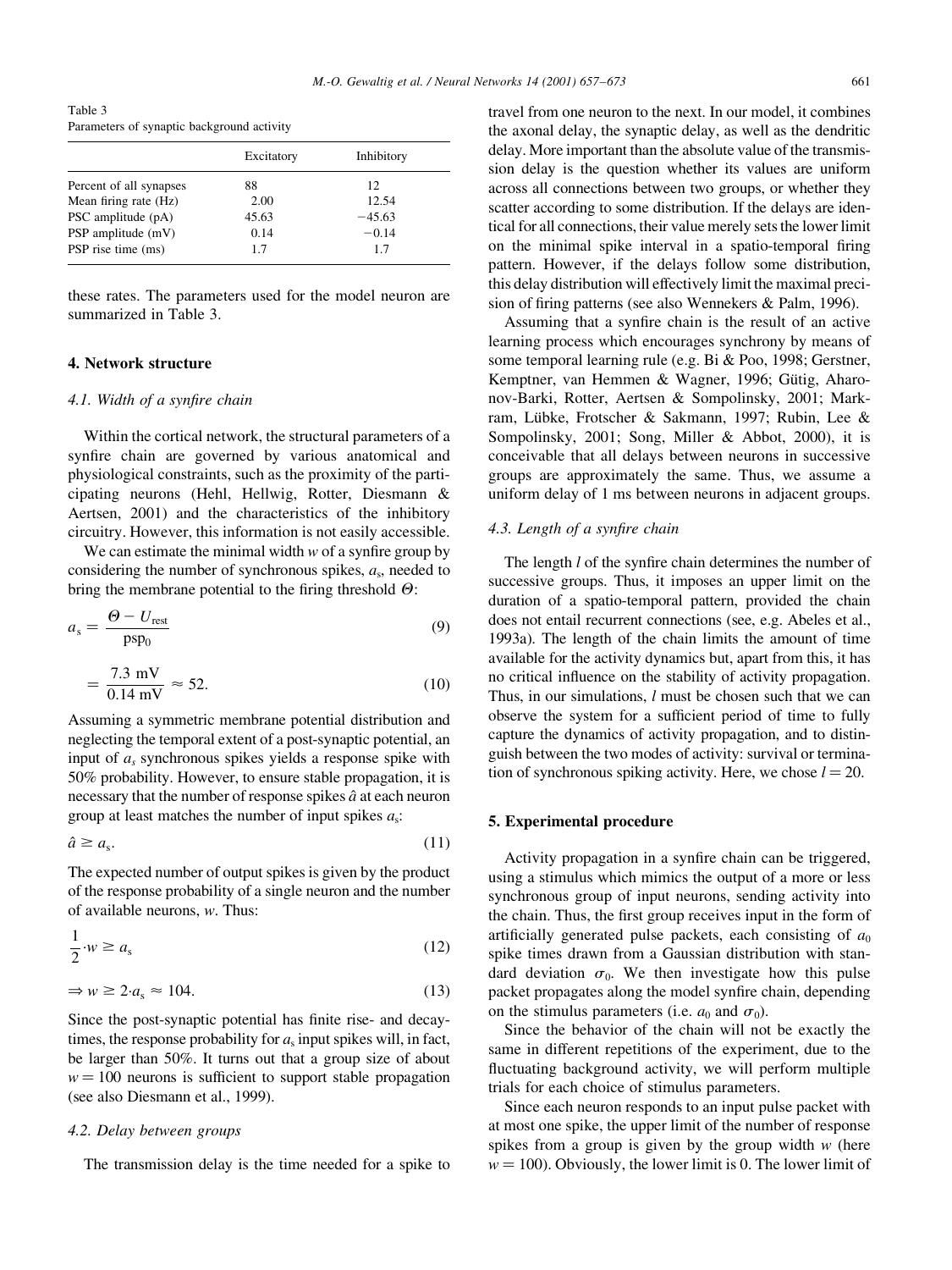the temporal dispersion is 0 ms in the limit of a fully synchronized spike volley. For the upper value of  $\sigma_0$ , we determined the largest value of  $\sigma_0$  which is still able to elicit propagating synfire activity. This resulted in a value around 5 ms, consistent with our earlier single neuron study (Diesmann et al., 1999).

The parameter space is, thus, given by the Cartesian product of these two parameter ranges:

$$
\mathbf{R}_{\sigma_0} := [0 \text{ ms}, 5 \text{ ms}], \tag{14}
$$

$$
\mathbf{R}_{a_0} := [0, 100],\tag{15}
$$

$$
\mathbf{R}_{(a_0, \sigma_0)} := \mathbf{R}_{a_0} \times \mathbf{R}_{\sigma_0}.
$$
 (16)

The stimulation parameters are chosen such that they cover the borders of the parameter space. That is, one set of parameters is chosen by setting the activity  $a_0 = 100$ , while varying the value of the dispersion  $\sigma_0$  between 0 and 5 ms. Another set is chosen by setting  $\sigma_0 = 0$ , while varying the value of  $a_0$  between 0 and 100 spikes. The model computations are performed with a simulation step size of  $h = 0.1$  ms. Before any stimulus is applied, the random number generator is initialized and the network is simulated for a period of 500 ms. This ensures that initial transients have vanished, and that the network activity has reached an equilibrium state of low spontaneous activity ( $\approx$  2 spikes/s). For each parameter configuration, 50 trials are performed. In each trial, a new stimulus packet is generated. This stimulus is applied to the neurons of the first group and the response of all neurons in the chain is measured. After the stimulus has been applied, the simulation continues for a period of time which is sufficiently long to allow any induced activity to propagate through the entire length of the chain.

Each trial is followed by a simulation period of 250 ms without stimulation, to ensure that the network can relax to its equilibrium state of low spontaneous firing. After this period, either the next trial starts, or a new choice of parameters is used.

# 6. Propagating synfire activity

### 6.1. Overview

Fig. 2 shows four typical raster displays of propagating synfire activity. The panels in this and all subsequent figures are arranged such that the stimulus activity  $a_0$  increases from bottom to top, and the stimulus jitter  $\sigma_0$  increases from left to right. Panels A and C show cases where the chain was started with different numbers of fully synchronized input spikes. The spike volley in A is able to build up enough activity to propagate along the entire chain. The temporal spread initially builds up, but remains stationary at a certain level. By contrast, C shows a case where the dispersion of the spikes increases at each group, and activity propagation ceases before the end of the chain is reached. Panels B and D illustrate the response of the same network to a large number of differently distributed input spikes. Panel B demonstrates that the system is able to reduce an initial jitter to some residual amount. By contrast, in D, activity propagation does not reach the end of the chain. Here, the number of spikes in a volley steadily reduces from group to group, despite the decrease in temporal spread. Finally, the group activity becomes indistinguishable from the background activity.

Overall, we observed four distinct modes (A–D) of activity propagation with two different fates. Either the initial stimulus was strong and/or concise enough to assure stable propagation of synchronous activity (A and B), or it was not (C and D). In the latter case, the activity propagation ceases after only a few groups. Each neuron contributes at most one spike to a group response, and, although the input to the neurons is quite strong, we do not observe bursts of spikes. In the following sections we will present a conceptual framework to describe the diversity of the observed propagation dynamics.

# 6.2. Pulse packet propagation in time

For a more quantitative investigation of the activity propagation, we return to the characteristic measures of a pulse packet: the number of spikes it contains,  $a$ , their temporal dispersion,  $\sigma$ , and the center of gravity of the pulse packet,  $\langle t \rangle$ , reflecting the average response spike time. The pulse packet itself consists of the set of  $a$  response spike times of a synfire group:  $pp = \{t_1 \le t_2 \le \dots \le t_a\}.$ The number of events  $a$  is called the *activity* of the packet. For each trial, the pulse packet properties for each neuron group are estimated from the recorded spike data, using the formulae:

$$
\langle t \rangle := \frac{1}{a} \sum_{j=1}^{a} t_j \tag{17}
$$

$$
\sigma^2 := \frac{1}{a} \sum_{j=1}^a (\langle t \rangle - t_j)^2.
$$
 (18)

The actual estimation and the separation of the pulse packet from the ongoing activity are described in the Appendix.

To trace the activity propagation along the synfire chain, we evaluated the series of estimated values of  $a_i$ ,  $\sigma_i$  at each group  $i$  of the chain for each of the 50 repeated trials.

Fig. 3 shows the activity  $a$  of the group response versus the group index, that is, the number of response spikes of that particular group for the same input pulse packets as in Fig. 2. Knowing that the propagating pulse packet activates the individual groups one after the other, the graphs can be interpreted as describing the evolution of the activity as the pulse packet propagates along the synfire chain. Note the incomplete curves of the unsuccessful trials (panels C and D), and the large variability between different trials.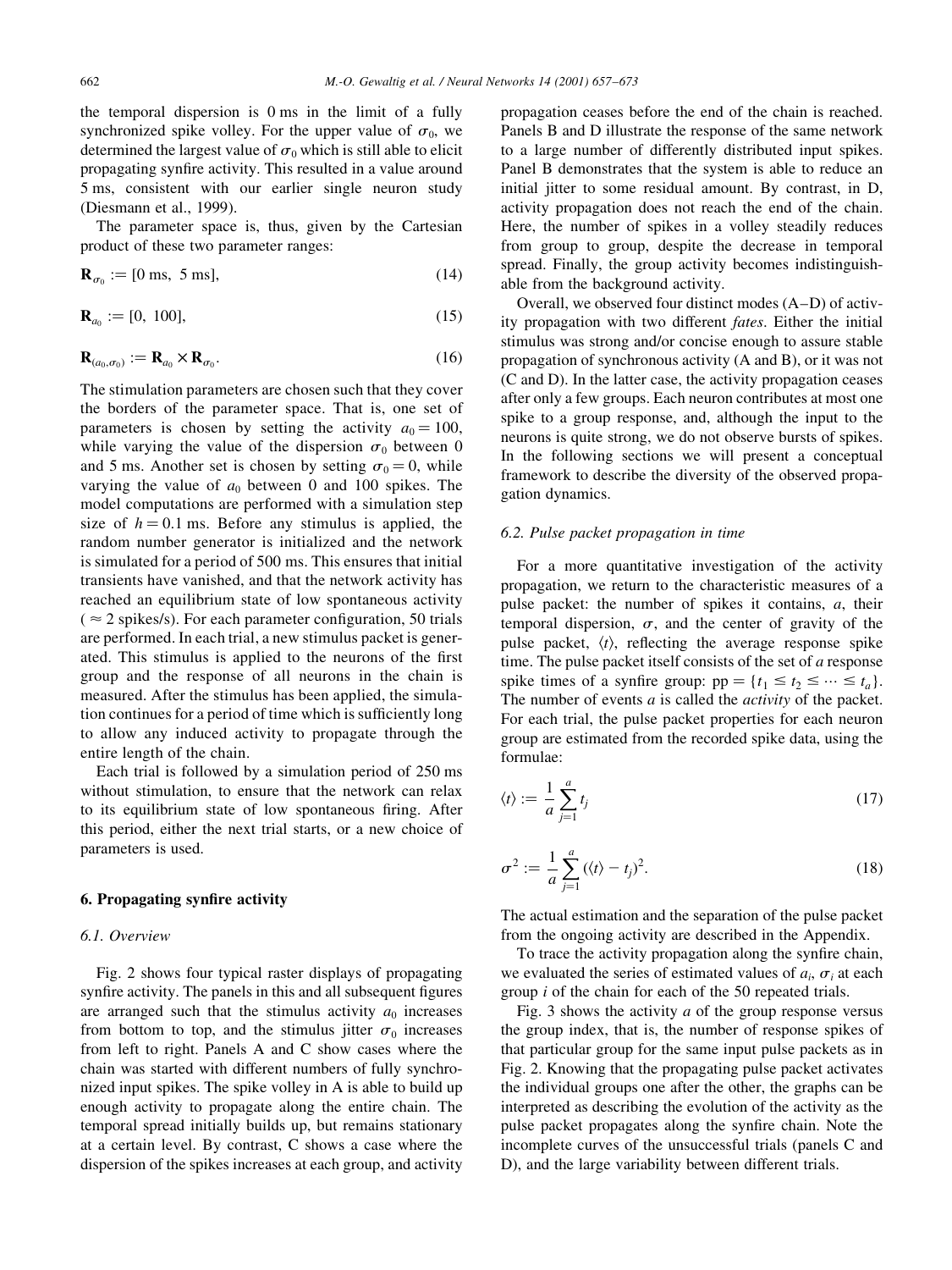

Fig. 2. Four characteristic raster displays of evoked synfire activity. Stimulus parameters  $(a_0, \sigma_0)$  are specified in panel titles. The stimulus packet (not shown) with  $a_0$  spikes is drawn from a Gaussian spike time distribution of standard deviation  $\sigma_0$ , centered at time 0. Network structure is  $w = 100$ ,  $l = 20$  (cf. Fig. 1) with a synaptic delay of 1 ms. Neuron model and the model of background activity are described in the text and are used consistently throughout the paper. Each row in a panel shows the spiking activity of a synfire group versus time (first 10 groups shown). The top row refers to the first group in the synfire chain, lower ones refer to later groups. Within each row, a unique vertical position is reserved for the spikes of a particular neuron. Spike events are marked by dots. The panels are arranged such that the dispersion  $\sigma_0$  of the stimulus volley increases from left to right and the activity  $a_0$  of the stimulus increases from bottom to top. (A) Low initial activity with high synchronization. Activity increases gradually, and is able to propagate along the entire length of the chain. Temporal dispersion increases before the volley resynchronizes and stabilizes at some residual spread. (B) High initial activity with moderate synchronization. The spike volley gradually synchronizes its activity, finally reaching stable transmission. Activity of the volley is minimal around group number 2. (C) Similar conditions as in A, with fewer spikes. In this case, the spike volley is not able to gain enough activity to survive. The packet gradually disperses and in later groups rapidly loses spikes. The network returns to its spontaneous firing mode. (D) Similar initial conditions as in B, but slightly larger dispersion. Initially the spike volley synchronizes and reaches a minimal spread at groups 4 and 5. A steady loss in activity eventually causes the propagation to fail. Once the packet stabilizes, the observed delay between successive group activations is about 1.5 ms in panels A and B. In A, the last group is activated at  $t = 16$  ms, and at  $t = 17$  ms in B. In C, the delay between group activations is about 1.8 ms, and 2.5 ms in D. The sixth group in D is activated only after some 16 ms.

Panels A and C represent cases with low initial activity at a high degree of synchronization. In A, the activity curves increase monotonically, until they saturate after some 10 groups at a value of about 90% of the available neurons. Note that in all trials, the activity survives until the end of the chain and stays close to the trial average (gray). By contrast, in C, 52% of the traces decrease, until the activity is no longer measurable. In these cases, the pulse packet propagation did not reach the end of the chain. Observe that in a number of cases, the activity remains approximately constant over some groups. However, if the activity goes below a certain 'threshold', it rapidly decreases. Moreover, in C, the variability between trials is larger than in A. For those trajectories which do eventually saturate, the variability is largest between groups 5 and 10.

Panels B and D show the opposite case with high initial

activity and moderate to low synchronization. In B, the activity curves are non-monotonic. They first reach a pronounced minimum, until they again saturate at about 90 spikes. As in A, the variability between trials is low. While in B, the pulse packet survives in all trials, this is clearly different in D. Here, 58% of the curves decrease monotonically and terminate before the end of the chain. The remaining traces saturate at a high activity value after their minimum at group 2. Moreover, the variability is larger than in B.

For all four initial conditions, we observe convergence of the surviving activity curves towards the same asymptotic value. Moreover, the activity converges quite fast. After only about 10 groups, the asymptotic value is reached. This activity value appears to be independent of the initial conditions. However, the initial value does influence if and how the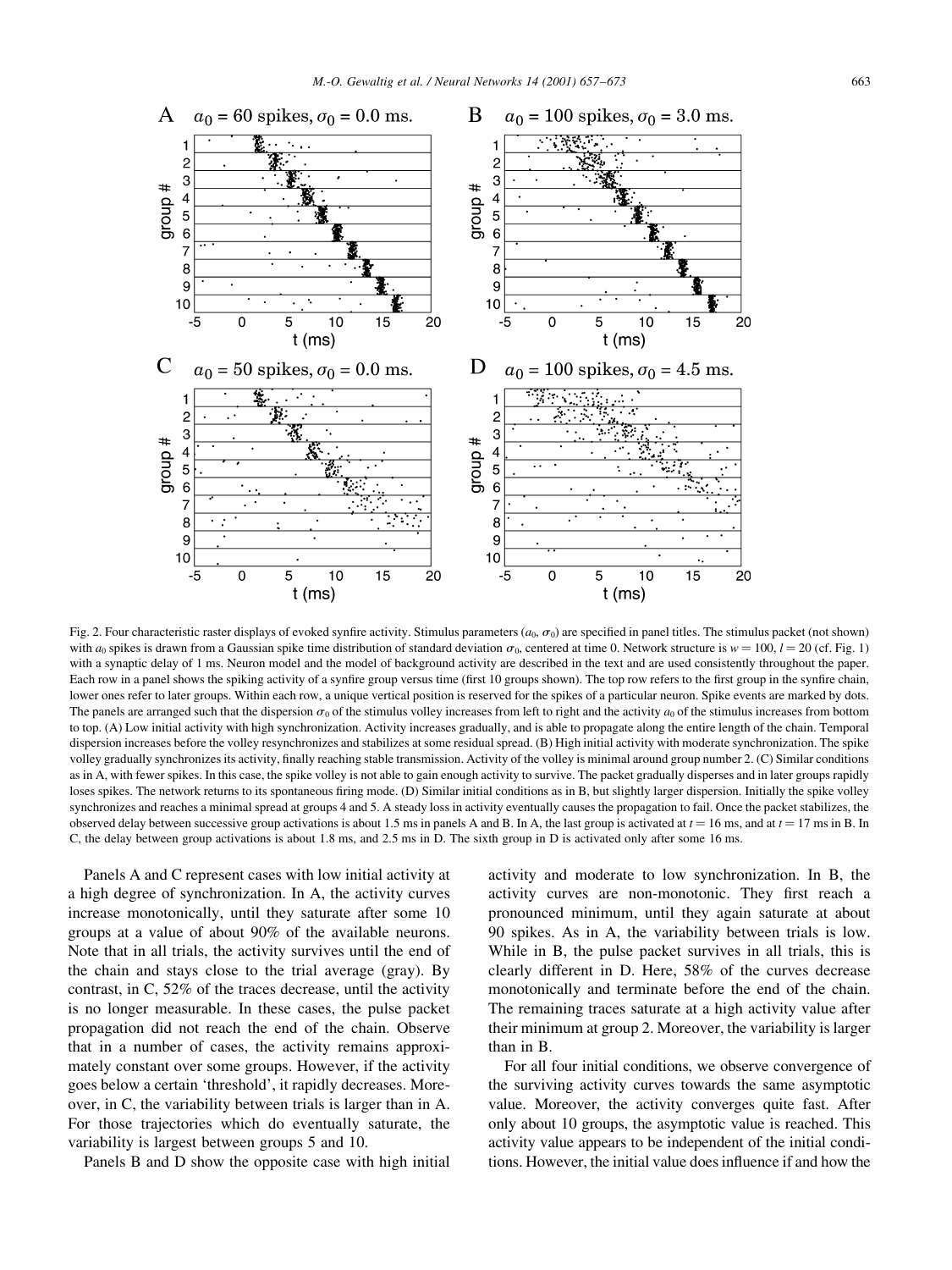

Fig. 3. Evolution of pulse packet activity a versus group index for four different initial conditions (arrangement of panels and parameters identical to Fig. 2). The stimulus (specified in panel title) is included at group number 0. Each panel shows the result of 50 repetitions of the simulation with identical stimulus parameters. Measurements from successive groups are connected by lines for better readability. Black lines correspond to individual trials, gray lines are trial averages of the surviving trials. Unsuccessful trials are distinguished by activity which vanishes before the end of the chain is reached (lines terminating at a group  $\# \le 20$ ). In panels (A) and (B) activity stabilizes at  $a = 90$  in 100% of the trials. In (C), 48% and in (D) 42% of the trials reach the end of the chain. Variability between different trials is large, especially in the transient regime where trials separate between success and failure. The general development of the activity of the majority of the trials in each panel is different in all four cases. The successful trials in C (minority) develop similar to the activity in A, successful trials in D (minority) similar to the activity in B.

asymptotic value is reached. After some five groups, surviving and decaying cases can be separated. During the transient phase (in particular in C and D), variability between trials is large. However, once the asymptotic value is reached, it is very low. As a consequence, two identical synfire chains, even when ignited simultaneously with an identical stimulus, may still evolve quite differently in time.

Fig. 4 shows the standard deviation of the response spike times, i.e. their temporal iitter  $\sigma$ , versus the group index for the same initial conditions as in Fig. 3. Compared to the activity plots, monotony is reversed. We observe non-monotonic behavior of the successful trials in Fig. 4, where we observed monotonic behavior in Fig. 3, and vice versa.

Panels A and C represent cases of low initial activity and a high degree of synchronization. In A, the dispersion initially increases, before it falls again to some residual jitter below 0.5 ms, indicating a high degree of synchrony of the propagating response spikes. The successful trials in C show the same qualitative behavior. By contrast, in C, the response dispersion of the unsuccessful trials shows a continuous increase, until the propagation terminates.

Panels B and D show cases with high initial activity and moderate to low synchronization. In B, the dispersion of the propagating pulse packet falls monotonically, until it again relaxes to a value below 0.5 ms. By contrast, the unsuccessful trials in D, even though initially decreasing in temporal spread, rapidly increase again, until they terminate at a value of  $\sigma$  above 1 ms.

We can observe some common features in the behavior of the pulse packet activity  $a$  and its dispersion  $\sigma$ . Both response characteristics develop from their initial values towards an asymptotic value, which is independent of the initial conditions. Moreover, this relaxation is fast. After only 10 groups, dispersion and activity of the propagating pulse packet remain approximately constant. During the initial groups, however, we observe considerable variability between individual trials which, for the successful trials, reduces towards the end of the chain.

#### 6.3. State space for pulse packets

Activity *a* and dispersion  $\sigma$  describe different aspects of the propagating pulse packet. In analogy to the stimulus parameters, we combine the response characteristics to a pair  $(a, \sigma)$  to describe the *state* of the propagating pulse packet at each group  $i$ . The state of the pulse packet can then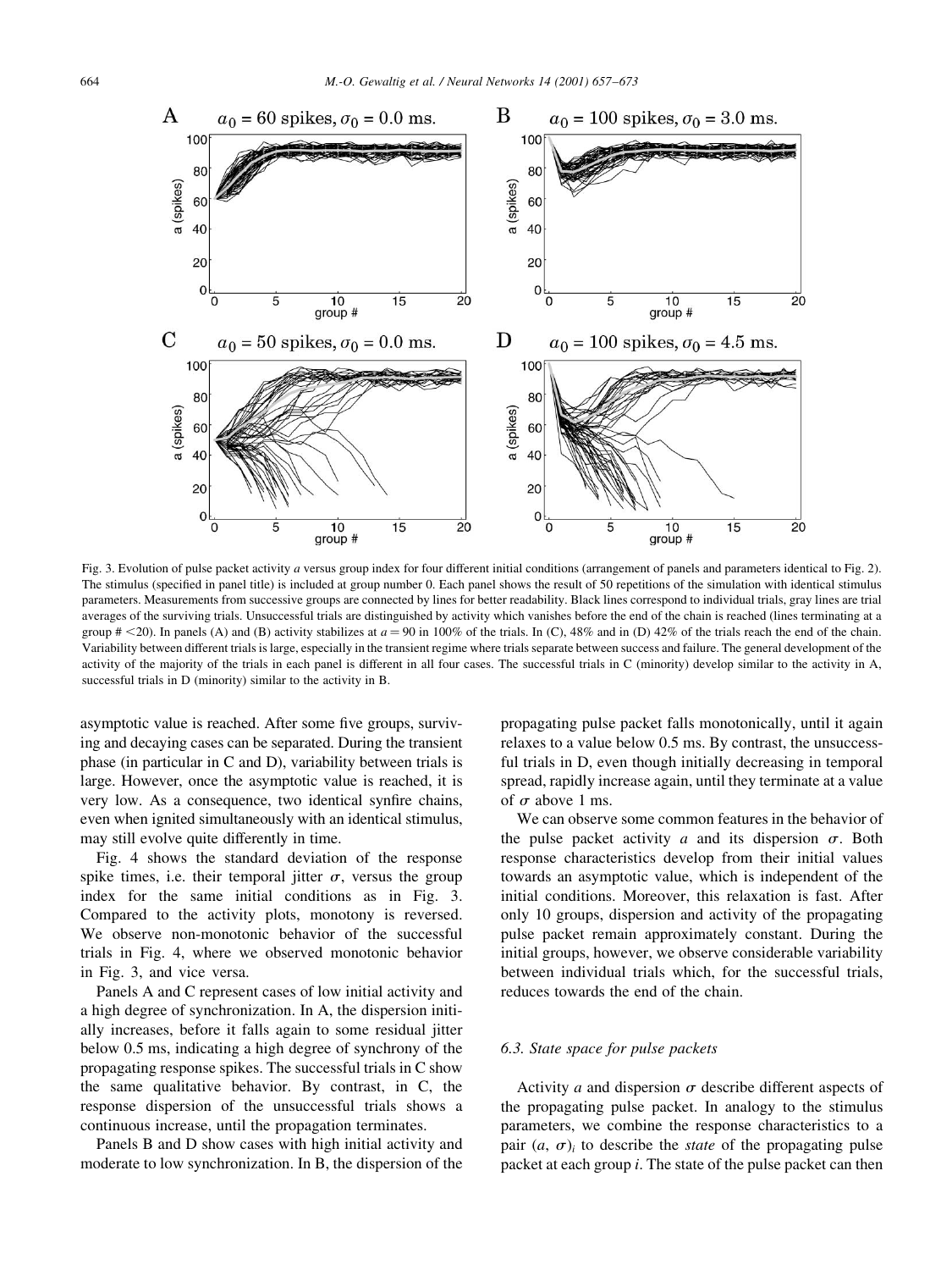

Fig. 4. Temporal dispersion  $\sigma$  of the pulse packet versus group index for four different initial conditions (arrangement of panels and parameters identical to Fig. 2). Same data set as in Fig. 3. Here, the  $\sigma$ -component is displayed instead of the a component. Graphs are constructed as in Fig. 3. Unsuccessful trials are distinguished by activity which vanishes before the end of the chain is reached (lines terminating at a group  $\#$  <20). In panels (A) and (B), temporal spread stabilizes at  $\sigma = 0.3$  ms in 100% of the trials. Consistent with Fig. 3 (same data) the end of the chain is reached in 48% of the trials in (C) and 42% of the trials in (D). Here, variability between different trials is large, especially in the transient regime where trials separate between success and failure. The general development of temporal spread of the majority of the trials in each panel is different in all four cases. The successful trials in C (minority) develop similar to the  $\sigma$  in A, successful trials in D (minority) similar to the  $\sigma$  in B.

be expressed as a single point in the two-dimensional a,  $\sigma$ space.

Fig. 5 illustrates the  $(a, \sigma)$  response of the first eight groups of the chain for a propagating pulse packet. Panel A shows a chain which was repeatedly activated with a pulse packet consisting of 50 fully synchronized spikes (cf. panel C in Figs.  $2-4$ ). In the first group, the responses form a rather compact cloud near the initial value. The size of this cloud is a measure of the variability between different trials. If we 'trace' this cloud from one group to the next, we observe that its size increases. This corresponds to an increase in inter-trial variability. At the same time, the total number of dots decreases from the fourth group on. This reflects the fact that at a later stage, the response packet did not survive in a fraction of the trials. The cloud broadens vertically while 'drifting' to the right. Points moving upwards correspond to successful trials, where the pulse packet was able to propagate along the entire chain. Further along the chain, they cluster in the top left corner of the state space. Points moving downwards also drift to the right, which reflects an increase in response dispersion. These points correspond to the unsuccessful trials and eventually disappear from the graph.

Panel B shows a case where the initial pulse packet was

strong enough to successfully propagate through the chain in all 50 trials. Thus, we obtain a group response in every trial. Starting at the first group, we again observe that the responses form a compact cluster in the state space. In contrast to A, however, the cluster does not disperse, but becomes more and more compact as we go from one group to the next. This corresponds to a successive reduction in inter-trial variability of the group responses. Moreover, the response cloud drifts from a point near the initial value of the stimulus pulse packet to a position near the top left corner of the state space.

We obtain a more concise description of the synfire activity by interpreting the sequence of response pairs

$$
\{(a, \sigma)_0, (a, \sigma)_1, ..., (a, \sigma)_l\},\
$$

for each trial as a 'trajectory' in the state space. Such a trajectory traces the state of the spike volley as it propagates from one group to the next.

Fig. 6 shows the state space trajectories for the same four initial conditions as in Fig. 2. Panel A shows the case with 60 fully synchronized spikes. All trajectories start at the same point in the state space, and remain so close together that they form an almost continuous band. The width of the band can be interpreted as a measure for the inter-trial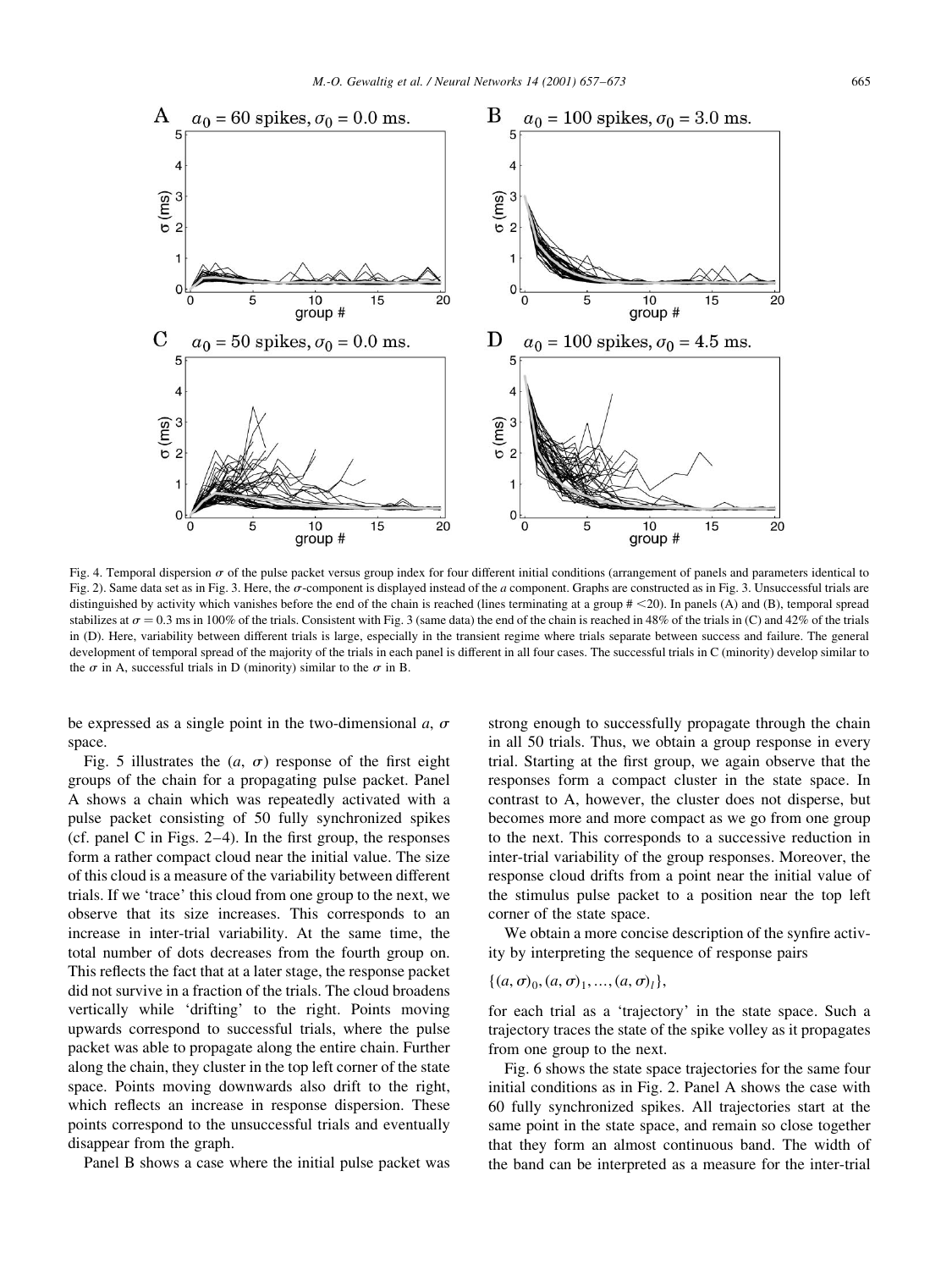

Fig. 5.  $(a, \sigma)$  response of the first eight groups of a chain for a propagating pulse packet. Each box represents the  $a-\sigma$  space (a vertical,  $\sigma$  horizontal) for a particular group (number in upper right corner). The sequence of eight boxes (from left to right and top to bottom) describes the development of the spike volley. Each dot marks the  $(a, \sigma)$  response in one of the 50 trials with identical initial conditions (specified in panel title). (A) Low initial activity at high synchronization (same data as in Figs. 3C and 4C). In 48% of the trials, the packet stabilizes at a high activity level and low temporal dispersion (upper left corner of  $a-\sigma$  space). In the majority of the trials, activity decays (dots move downwards), temporal spread increases (dots move to the right), and variability between trials increases (cloud of dots expands). From the fourth group on, the fraction of trials showing synchronous activity decreases (total number of dots decreases). (B) High initial activity at moderate synchronization (same data as in Figs. 3B and 4B). In 100% of the trials, activity stabilizes at a high activity level and low temporal dispersion. In the last two groups shown  $(7, 8)$  variability between trials observable in early groups  $(1, 4)$  is considerably reduced (cloud of dots shrinks)

variability of the trajectories. All trajectories terminate around the same final point, which corresponds to a pulse packet with dispersion below 0.5 ms and activity around 90 spikes. Note that between start and end points, the trajectories are curved, indicating a non-monotonic development of the response dispersion. Moreover, variability is largest close to the starting point, and becomes considerably smaller towards the terminating point.

Panel B shows the trajectories for a stimulus with moderate initial synchronization and high activity. Again, all trajectories move away from the initial point and terminate at the same final point as in A. In the terminology of dynamical systems, this terminal point can be called an *attractor*, since it 'attracts' all trajectories in its vicinity. This time, the curvature of the trajectories indicates a non-monotonic



Fig. 6. State space trajectories for four different initial conditions (arrangement of panels and parameters identical to Fig. 2). Same data as in Figs. 3 and 4.  $(a, \sigma)$  coordinates of pulse packets in consecutive groups are connected by lines to visualize the trajectory in state space. Within each panel, the trajectories of all 50 trials are superimposed. The individual features of the development of  $a$  (Fig. 3) and  $\sigma$  (Fig. 4) are combined to a two-dimensional representation. Comparison of the four panels (in particular C and D) indicates that the four characteristic types of trajectories (cf. Fig. 2) are induced by the existence of an attractor at a temporal spread of 0.3 ms and activity about 90 spikes and a saddle point at a temporal spread of about 1.2 ms and activity slightly above 50 spikes. Large variability of  $\sigma$ can be observed at low values of  $a$ .

behavior of the activity  $a$ , while the response dispersion decreases monotonically.

By contrast, C and D show cases where only part of the trajectories terminate at the attractor, whereas the majority terminates in the lower third of the state space. Note that the variability of those trajectories that do not reach the attractor is considerably larger than that of the trajectories that do. There are indications for an attractor at zero activity and finite response dispersion. However, in this region the variability in  $\sigma$  is too large for a reliable conclusion.

Fig. 6A–D clearly illustrates the four modes of activity propagation, discussed in connection to Fig. 2. In all four panels, Fig. 6A–D, the trajectories approach the attractor for stable pulse packet propagation along a line that runs from the lower left to the upper right of the state space. Panels C and D indicate that there exists a sharp border that separates a region in the state space from where all trajectories can reach the attractor, the *basin of attraction*, and a region from where the stable state cannot be reached. The attractor and a saddle point at a temporal spread of about 1.2 ms and activity slightly above 50 spikes induce the four characteristic types of trajectories.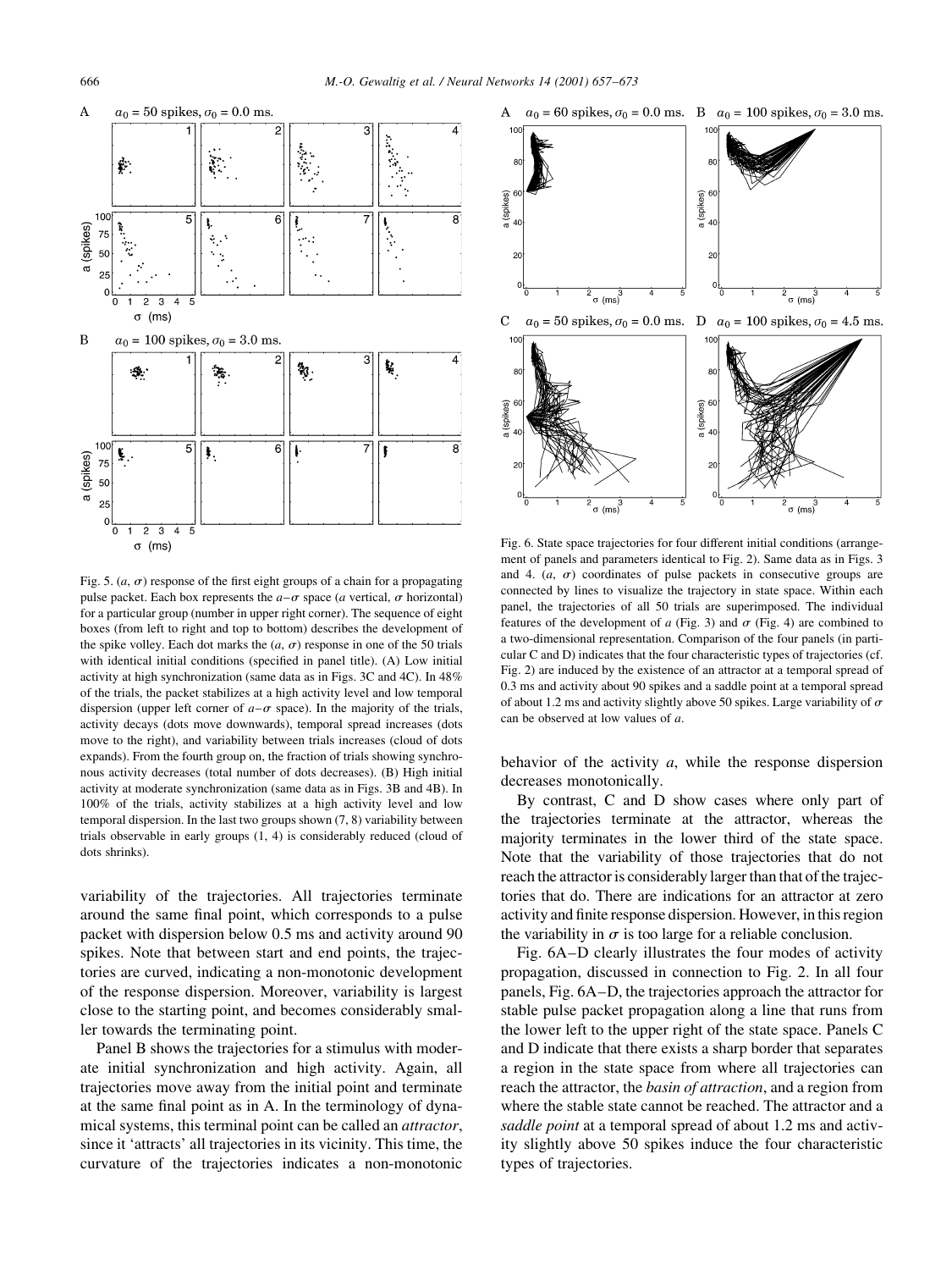

Fig. 7. State space portrait of synfire activity. The contour plot shows the survival probability of synfire activity as a function of position in state space. Light gray corresponds to high values, dark gray to low values (contour levels in steps of  $10\%$ ). The trajectories show trial averages for which the packet survived in at least 50% of all trials. For a wide range of initial conditions, the pulse packet evolves towards a single attractor at high activity and low temporal spread. Within this region, all trajectories lead towards the attractor. The temporal dispersion at the attractor is well below 1 ms. The steep decline in survival probability marks the separatrix, below which all synchronous activity is probable to decay.

### 6.4. Survival probability

We can obtain an even more concise view of the synfire dynamics by replacing the individual trajectories for all trials by their trial average. Here, we do this only for those trajectories that eventually reach the attractor. In this case, good estimates can be obtained simply by independently averaging a and  $\sigma$  over all trajectories. Thus, for a given initial value, we compute the trial average only if at least 50% of all trajectories reach the attractor (Fig. 7).

A complementary approach that highlights the non-deterministic nature of pulse packet propagation is to determine the *survival probability* of a trajectory at each point in the state space. To this end, we compute how many of the trajectories, crossing a small area around that point, will eventually reach the attractor. Assuming that the mapping of  $(a, \sigma)$  is sufficiently smooth, we interpolated the trajectories by adding  $n$  evenly spaced sampling points along each segment of a trajectory (here  $n = 7$ ). The survival probability was then estimated using a two-dimensional histogram with bin-size ( $\Delta a = 10$ )  $\times$  ( $\Delta \sigma = 0.5$  ms). In doing so, we assume that two pulse packets with the same  $(a, \sigma)$  configuration are identical with respect to their survival probability. It turns out that the parameter set described in Section 5 is sufficient to reveal the survival probability in the state space.

Fig. 7 shows in gray code the survival probability of trajectories in the  $(a, \sigma)$ -space (light gray: high values, dark gray: low values). Superimposed are the average

trajectories for different initial conditions. Each trajectory represents the path in the state space, taken on average by a propagating pulse packet.

Observe that there is a wide range of stimulus parameters for which the pulse packet evolves towards the attractor. Moreover, as discussed above, all trajectories approach the attractor in a similarly curved way. Note that once a pulse packet has reached the attractor, its state is very robust. Small perturbations will move the pulse packet to one of the neighboring trajectories, leading back into the attractor. In terms of the state variables a and  $\sigma$  this means that, if a pulse packet is temporarily moved away from the attractor, it is able to regain activity and to resynchronize.

In the deterministic case, the region in which the system will return to the attractor is called the *basin of attraction*, here it is distinguished by a survival probability close to 1 (white region in the figure). Note that the temporal jitter at the fixed point is well below 1 ms. This value is consistent with the precision of cortical timing, observed in both in vitro and in vivo studies, and clearly below the value of the membrane time constant ( $\approx 10$  ms). We will return to this point in the discussion.

Observe that the border of the basin of attraction is distinguished by a steep transition of the survival probability from one (white region) to zero (black region). In the black domain, no trajectory is able to reach the attractor. At 52 fully synchronized input spikes, the survival probability is approximately 0.5. This is consistent with our previous estimation of  $a<sub>s</sub>$  (cf. Section 4.1 Eq. (10)).

# 6.5. Propagation speed

So far, we neglected the temporal aspects of pulse packet propagation. We only investigated the number of response spikes and their temporal jitter, neglecting the speed of propagation.

The propagation speed  $\nu$  of a pulse packet can be defined as the inverse of the time needed for group  $i$  to activate the successive group  $i + 1$ . It can be estimated from the sequence of values of  $\{\langle t \rangle_i | i = 1...l \}$  at successive groups,

$$
v_i := \frac{(i+1)-i}{\langle t \rangle_{i+1} - \langle t \rangle_i}, \quad \langle t \rangle_0 = 0 \text{ ms}, \quad i = 0...(l-1). \tag{19}
$$

Fig. 8 shows  $\langle t \rangle$  versus the group index *i* (panels A and C) and the propagation speed  $v_i$ , measured in groups per ms, versus the group index  $i$  (panels B and D). As in Fig. 3, black lines represent individual trials, gray curves represent trial averages for the surviving trials.

In A, the development of  $\langle t \rangle$  is almost linear, with very little variability between trials. However, in B, we observe a slight initial increase in the speed of the propagating pulse, but it quickly saturates at a constant value, slightly above 0.6 groups/ms.

In C, the traces of  $\langle t \rangle$  are slightly curved during the initial groups of the chain. This is reflected by a more pronounced initial increase in propagation speed (D), before it reaches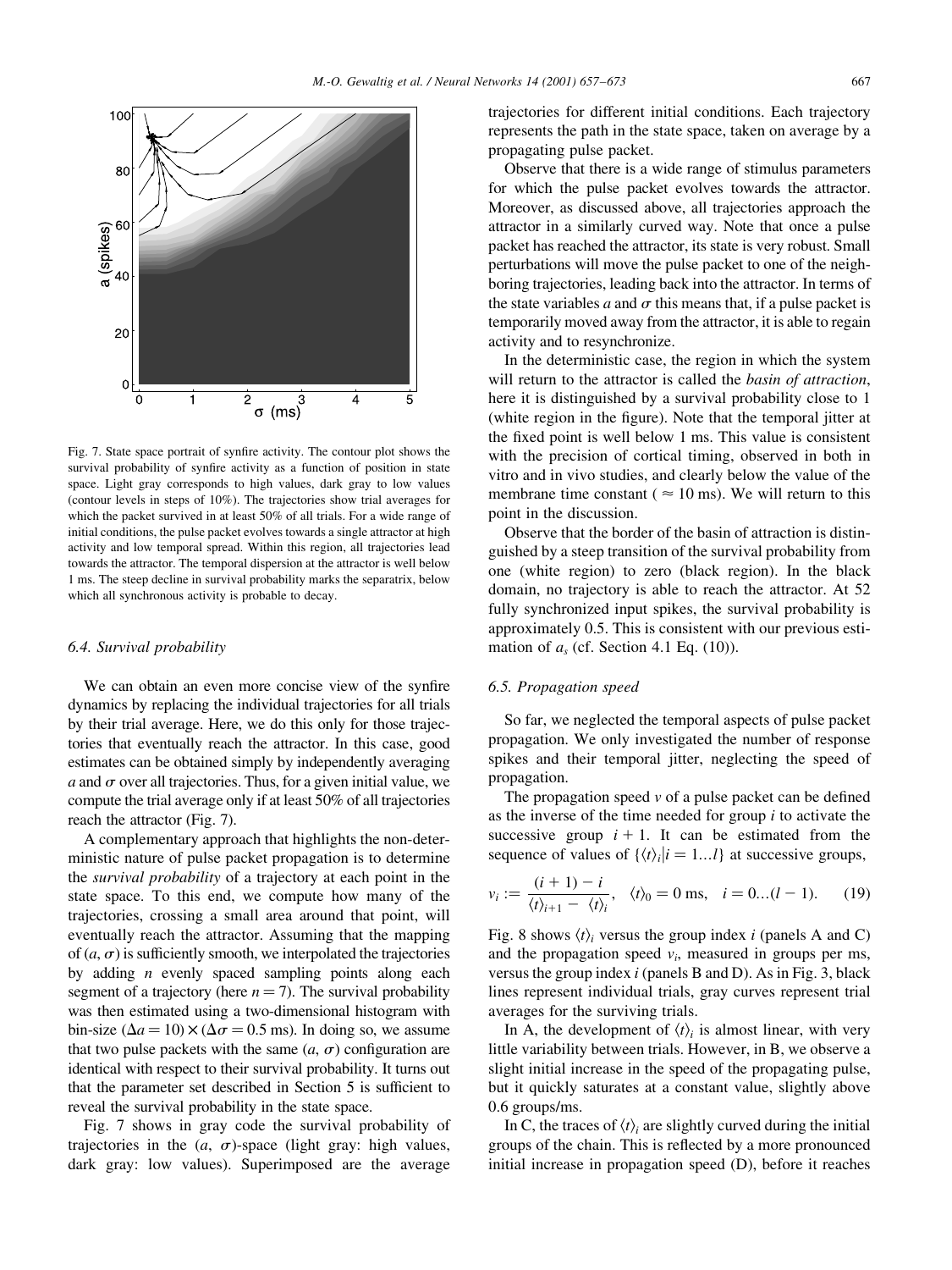

Fig. 8. Temporal mean of the pulse packet and the speed of propagation. (A) Temporal mean  $\langle t \rangle$  versus group index. Same data as in Figs. 3A and 4A. The time at which the stimulus (specified in panel title) occurred is included at group number 0. Black lines correspond to individual trials, which merge at this resolution. Development is practically deterministic, and the delay between successive groups initially only slightly reduced. The average slope is  $\approx 1.5$  ms. (B) Propagation speed computed for the curves in A. The pulse packet first accelerates and reaches a saturating speed of  $\approx 0.6$  groups/ms. (C) Same graph as in A for the data in Figs. 3D and 4D. In the initial groups, successful and unsuccessful trials show large variability. Variability and delay between successive groups further increases for unsuccessful trials. For successful trials, variability practically drops to zero (delay as in A), leading to parallel curves (gray curve average of successful trials). (D) Same graph as in B for the data in C. Successful trials accelerate from an initial speed of  $\approx 0.4$  groups/ms to the same limiting value (0.6 groups/ms) as in B. Unsuccessful trials drop to a speed of about  $\approx 0.4$  groups/ms or even less.

the same constant value as in B. Moreover, the initial intertrial variability in C is significantly larger than in A.

Inspecting the velocity curves (B and D), both the individual trials (black) and the averages over the surviving trials (gray), we note that as the pulse packet approaches the attractor, the propagation speed increases and the intertrial variability decreases. Once the pulse packets become stable, they are not only faster, but their speed is also less variable, both across trials and across time within a trial. Initially, the velocity is clearly more variable, as can also be seen from the position plots (A and C), where the difference between individual trials first increases with group number, but later remains constant ('life-lines' become parallel). Note that in C the large variability of  $\langle t \rangle$  at the end of the chain is only the result of the large initial variability in  $\nu$ , since beyond group number 10,  $v_i$  is practically constant across groups and across trials.

# 7. Discussion

# 7.1. Survival probability and state space

From our simulations, it appears that the propagation of

volleys of synchronous spike activity through a chain of groups of neurons can be well described in the following way. A pulse packet is a set of spikes, distributed around a common temporal mean. The number of spikes  $a$  and their temporal dispersion (standard deviation)  $\sigma$  are the two main parameters of the pulse packet. A group of neurons receiving a pulse packet input modifies it according to its intrinsic transmission function. Typically, each neuron contributes not more than one spike to a pulse packet. The transformed pulse packet is then passed on to the neurons in the next group. This picture was already implicit during the discussion of Fig. 7, in that we assumed that the propagation can be uniquely described by the evolution of the pair  $(a, \sigma)$ along the chain.

Thus, each pulse packet propagation can be represented by a trajectory in the  $(a, \sigma)$ -space. Comparing individual trials, we observe a considerable variability across trials. Trajectories starting at different points in the state space cross due to this variability. Yet, near the attractor, the variability is considerably reduced. This allowed us to define and evaluate trial-averaged trajectories for different initial conditions. The averaged trajectories are much smoother and remain separated (within their error bounds).

Thus, we can interpret the *mean of the dynamics of pulse*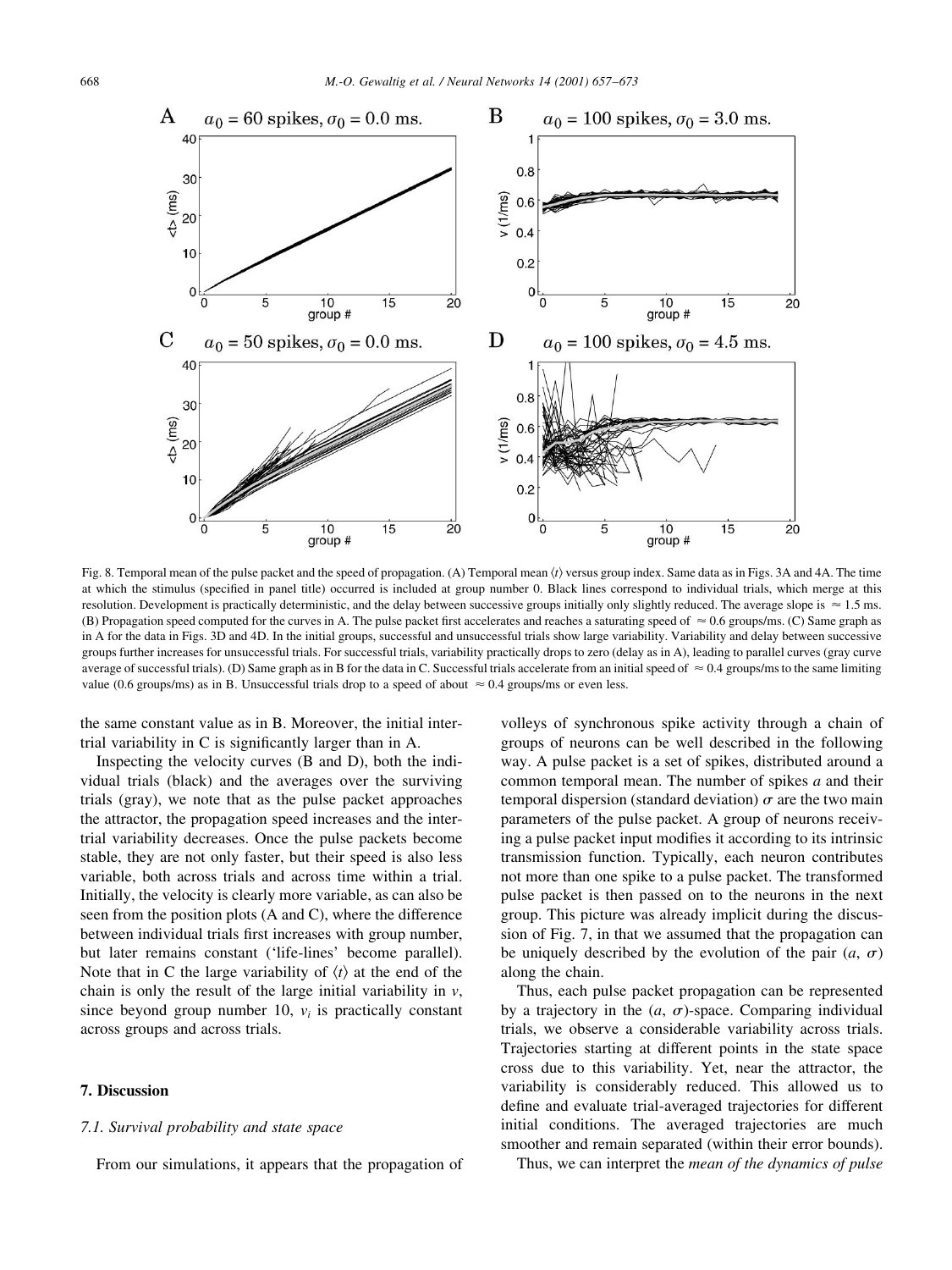*packet propagation*, using the terminology of dynamical systems theory. In our previous paper (Diesmann et al., 1999), we described the *dynamics* of the mean of pulse packet propagation. There, the  $a-\sigma$  state space showed a separatrix, which clearly separated the basin of attraction from the instable region (see also Câteau & Fukai, 2001, this volume; Gewaltig, 2000). In the state space shown here (cf. Fig. 7), the separatrix is replaced by a steep transition in the survival probability landscape.

The dynamic description treats the propagation of pulse packet activity as an iterative map. Such discrete systems may, in fact, show crossings of their state space trajectories. Yet, in Fig. 7, the averaged trajectories are clearly separated. Thus, at least in the region where we evaluated the trajectory averages, the description in terms of the two variables  $a$  and  $\sigma$  appears to be smooth. Note, however, that this only holds in the mean; in individual trials, the transition from one point in the state space to the next is non-deterministic, due to the background activity (cf. Figs. 5 and 6).

# 7.2. Sources of variability

The variability of a pulse packet depends on its position in state space. It is largest for small a and large  $\sigma$ , and smallest for large a and small  $\sigma$ . There are two possible sources for the observed variability: (1) a variability in the measured quantities a and  $\sigma$ , which is independent of the dynamics; and (2) a variability inherent to the system dynamics.

Estimation of the pulse packet activity  $a$  introduces variability, because we have to separate the spikes of a pulse packet from the background activity by some criterion (see the Appendix). For small  $a$ , the relative contribution of each spike to the estimated parameters is stronger than for large  $a$  and, thus, small errors in the separation process have a larger influence on the quality of the parameter estimation. Generally, our separation procedure (see the Appendix) systematically underestimates the value of  $a$ .

Since errors in the estimation of  $a$  directly affect the estimation of  $\sigma$ , this bias towards larger variability at smaller *a* causes a corresponding bias towards more variability in  $\sigma$  in low activity pulse packets. In addition, the estimation of  $\sigma$  operates on the distances of individual spike times from their mean. Thus, for low spike counts, single erroneous spikes at the border of a pulse packet have a particularly strong influence on the estimated  $\sigma$ -value.

Variability that is inherent to the system dynamics is introduced by the variability of the ongoing background input. If we assume that, in the mean, the firing behavior of a neuron is governed by a modulated Poisson process, then in each trial, the number of response spikes of a neuron group follows a Poisson distribution with the corresponding degree of variability. In each trial, the neurons receive a different number and constellation of input spikes from the preceding group.

Our earlier study (Diesmann et al., 1999) predicts that for smaller  $w$ , stable propagation of synfire activity is possible if the PSP amplitudes are upscaled accordingly. However, in

narrower chains, the relative contribution of each spike is enhanced and, therefore, variability increases. The detailed investigation of such scaling behavior is the subject of ongoing work.

#### 7.3. Stimulus coupling and background activity

In our simulations, the background activity in different neurons was considered mutually independent, stationary Poisson. It is known, however, that ongoing cortical activity exhibits coherent spatio-temporal structure (Arieli, Shoham, Hildesheim & Grinvald, 1995). Hence, neurons within a group that are anatomically close will tend to be excited (or inhibited) together by correlated background activity. Moreover, a strong relation has been found between ongoing network activity and the variability of evoked responses, both in single neurons and in population activity (Arieli et al., 1996b; Azouz & Gray, 1999; Tsodyks, Kenet, Grinvald & Arieli, 1999), as well as in behavioral responses (Arieli, Donchin, Aertsen, Bergmann, Gribova, Grinvald et al., 1996a). Clearly, both the spatio-temporal structure and the variability of the background activity should have a strong impact on the precise synchronization dynamics in pulse packet propagation and its time-locking to stimuli and behavioral events. The impact of such variable spatio-temporal coherence in background activity on the state space portrait of pulse packet transmission is the subject of current research (Mohns, Diesmann, Grün & Aertsen, 1999).

In Section 6.5 we demonstrated that the temporal coupling between stimulus packet and group response is practically identical throughout the chain. If the stimulus is weak, any relevant jitter is only accumulated during the first few groups, until the propagating pulse packet has gained and synchronized its activity. However, even in this case, the accumulated amount of jitter between stimulus and group response in a synfire chain with 100 neurons per group is not large enough to explain the loose stimulus coupling of experimentally observed firing patterns (Prut et al., 1998; Riehle et al., 1997). Thus, our results suggest that if the observed firing patterns are the result of synfire chains, activity propagation is not ignited by pulse packets. Rather, loose stimulus coupling could be the result of the transition from firing rates to synchronized activity: if the first few groups of a synfire chain experience a rate elevation of their input neurons, propagating pulse packets will be ignited in loose temporal relation to the onset of this rate elevation (Grün, 1996).

### 7.4. Membrane time constant

The temporal precision of the stable state, measured by the standard deviation of the associated spike time distribution, is in the sub-millisecond range. This means that essentially all response spikes in a volley fall within a window of  $1-2$  ms. This temporal precision is consistent with the high accuracy of experimentally observed spike patterns in cortical recordings, both in vivo (Abeles et al., 1993b; Prut et al.,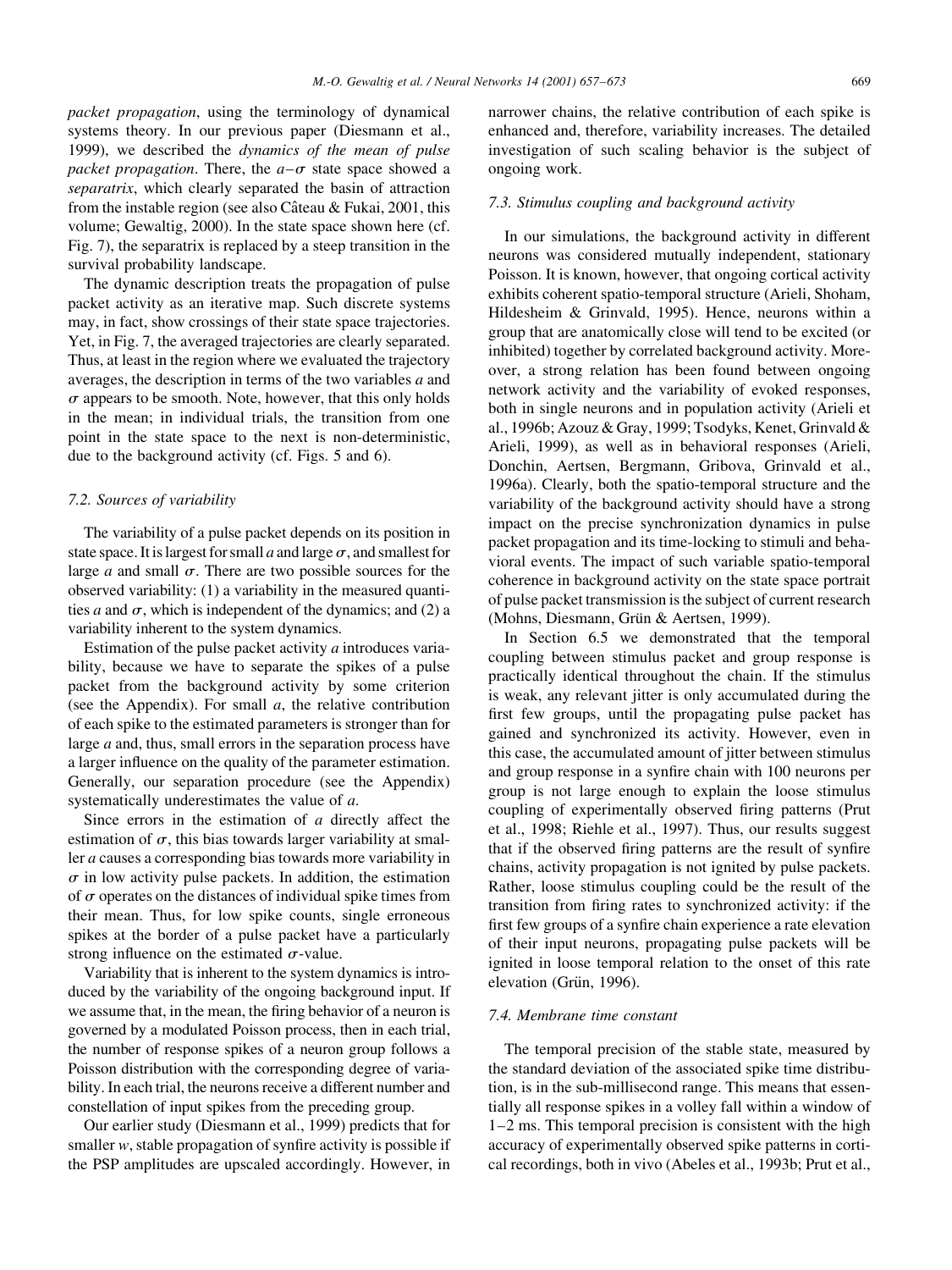1998; Riehle et al., 1997) and in vitro (Mainen & Sejnowski, 1995; Nowak et al., 1997). Thus, in contrast to other model studies (Shadlen & Newsome, 1994, 1998), we conclude that highly precise synchronous firing of cortical neurons is indeed feasible, in spite of the large membrane time constant of 10 ms or more. In fact, the temporal precision of the spike response is not constrained by the membrane time constant itself; the limiting factor is the up-slope of the post-synaptic potential (PSP). The higher this slope, the faster the membrane potential response to a pulse packet traverses the threshold region (Abeles, 1991). This reduces the chance of interference with background fluctuations, which might reduce the timing precision of the response spike. However, the membrane time constant does limit the transmission of synchronous spikes, but rather in the opposite way. It determines the integration time window of the receiving neuron, thereby limiting the temporal extent over which a volley of incoming spikes is 'seen' as a single packet, rather than as isolated spikes. For too small a membrane time constant, the PSPs in response to a spike volley no longer overlap and, hence, cannot add up to reach threshold (Heck, Léger, Stern & Aertsen, 2000). Reliable transmission of incompletely synchronized spike volleys, therefore, requires a minimal (rather than a maximal) value of the membrane time constant, in the order of the duration of the volley.

# 7.5. Transmission delays and the precision of firing

The temporal precision of the stable state is not only determined by neuronal properties, such as the membrane time constant. It is also limited by the distribution of the transmission delays between neurons in successive groups. In our simulations, we assumed a uniform transmission delay of 1 ms for all inter-group connections, neglecting the fact that there will be a distribution of delays. Such a delay distribution introduces additional jitter at each stage in the synfire transmission and, thus, effectively de-synchronizes an emitted pulse packet on its way to the next group. This de-synchronization can be described by convolving (i.e. blurring) the output pulse packet of the sending group with the delay distribution of the inter-group connectivity. The result of this convolution then, in turn, serves as the input pulse packet for the receiving group. Effectively, this blurring amounts to a drift towards larger sigma at each stage of the trajectory in state space. The amount of this drift (i.e. the width of the delay distribution) determines the lower limit of the accuracy of pulse packet transmission. Moreover, it determines the size of the basin of attraction and the position of the separatrix. Thus, if the width of the delay distribution exceeds a critical value, trajectories may cross the separatrix (compared to the noiseless case and pulse packet propagation becomes unstable).

# 7.6. Learning of synfire chains

In a random network with moderate connectivity, many

synfire chains can be found by chance (Abeles, 1991). For example, examine a random network that mimics a cortical hyper-column with 20,000 pyramidal neurons and a connectivity of 25%. If one selects a pool of 100 neurons by chance, there will almost always be another pool of 100 neurons in which every neuron is connected to at least 30 neurons from the first one. However, such random synfire chains may not function reproducibly, unless the synaptic connections are strengthened by some appropriate learning rule. It is not clear whether such learning can indeed happen spontaneously. Conflicting reports on this issue have appeared in the literature. Doursat (1993) claimed that this can be achieved easily. By contrast, Hertz and Prügel-Bennett (1996) had to carefully trim parameters to obtain self-organized synfire chains which, however, tended to fold upon themselves, forming short loops. Horn, Levy and Ruppin (2000) applied the time-asymmetric learning rule and obtained loops of  $3-5$  pools. They called activity in such a network distributed synchrony. Arndt, Aertsen and Abeles (1994) observed—both in simulations and by analytic calculations—that the velocity of synfire chain growth highly depends on the number of synchronously stimulated neurons and on the level of background activity. In all the networks above, there was no inhibition, thus, large pools with many neurons firing together could develop. Amit and Brunel (1997) and van Vreeswijk and Sompolinsky (1996, 1998) suggested a scenario of precise balance between excitation and inhibition that can maintain low average activity in a network.

# 7.7. Functional relevance of synfire chains

For each of the neurons in our network model, the roughly 100 synapses delivering spike activity from the preceding group and the additional 20,000 synapses delivering background activity were all taken as equally strong. The purpose was to find out whether stable transmission of synchronous spiking requires especially strong synapses between the neuron groups (either pre-wired or acquired by learning (Bienenstock, 1991, 1995; Herrmann, Hertz & Prügel-Bennett, 1995)). Our findings show that this is not the case: precisely synchronous activity can survive in the network without the need for dedicated strong synapses, provided that enough neurons can be recruited from group to group (note that neurons may participate in multiple groups if these are temporally separated by more than the neurons' refractory period: the network needs to be only *locally feed-forward*). From the receiving neuron's point of view. only the number of spikes arriving within a narrow (few ms) time window distinguishes the spikes in a pulse packet from other incoming activity. Thus, each neuron can potentially take part in a large number of synchronous processes with different neuron compositions, not limited by a fixed arrangement of synaptic weights. Moreover, a neuron that on one occasion takes part in the transmission of a synchronous spike volley, is considered as part of the background activity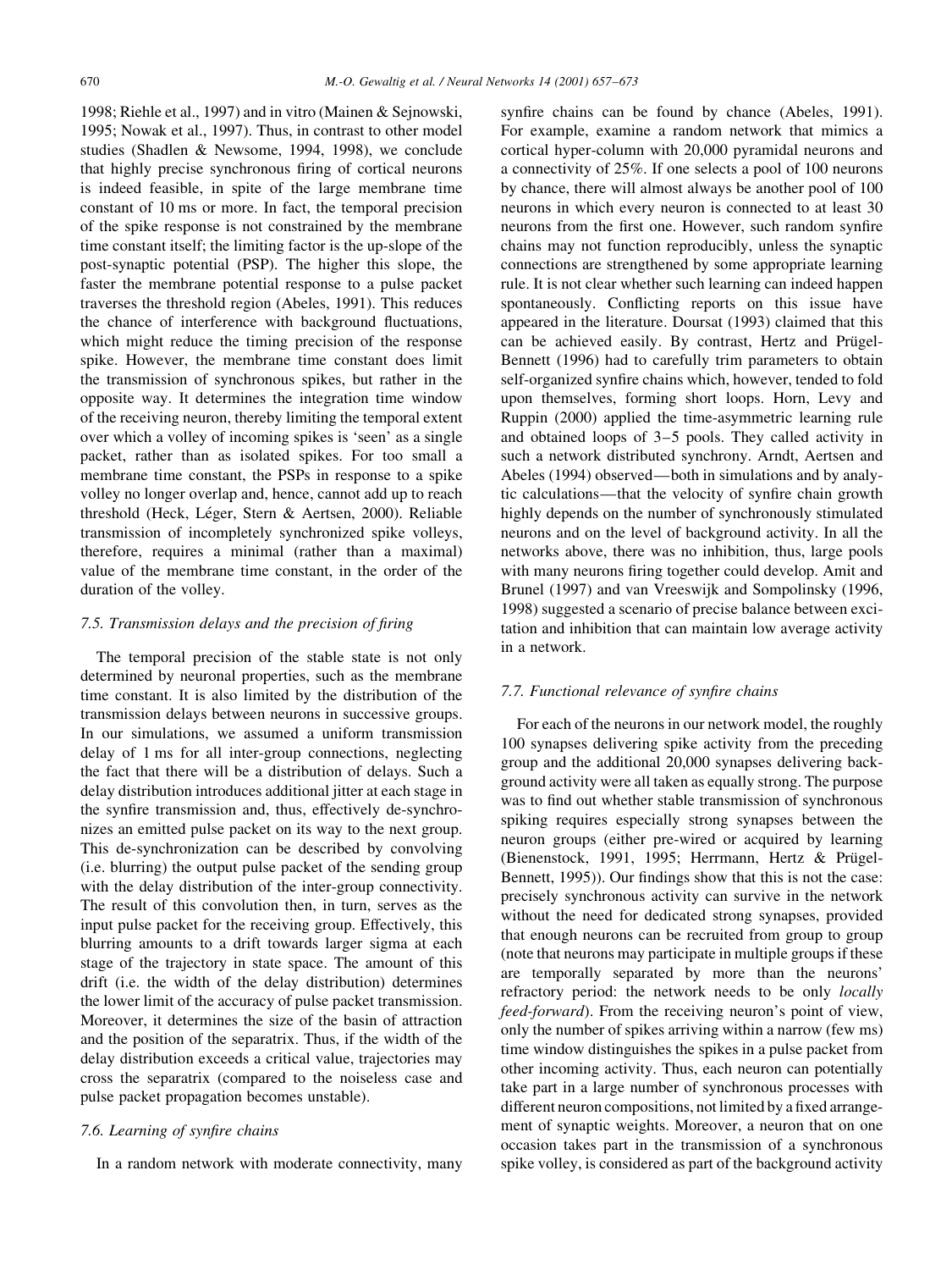on another. This arrangement allows for maximum flexibility in allocating neuronal resources by providing a substrate on which different configurations of synchronous activity can flourish and develop meaningful associations among neurons. This enables the network to dynamically configure itself into functional groupings, depending on the instantaneous computational demands. Combined with a certain degree of randomness in the local connectivity (Hellwig, 2000; Hellwig, Schüz & Aertsen, 1994), it imposes minimal structural constraints on which neural associations may eventually evolve, utilizing all degrees of freedom afforded by the available synaptic connectivity.

#### 8. Summary and conclusions

Taken together, the results of our network simulations of synfire activity correspond well to our earlier predictions. based on single neuron properties (Diesmann et al., 1999). For sufficiently large groups ( $w > 100$  neurons), we observe stable propagation of synfire activity. This propagation can be fully described by just two parameters, the number of spikes *a* in volley and their temporal jitter  $\sigma$ . There exists a wide range of stimulus parameters for which the pulse packet is likely to evolve towards a stable attractor. Within the basin of attraction, the survival probability is close to one; outside it, the survival probability rapidly drops to zero. Moreover, the location of this transition matches the separatrix in our state space description (Diesmann et al., 1999; Gewaltig, 2000). Taken together, our findings indicate that the accuracy of activity propagation in the cortical network is precise and robust enough to explain the precision  $(-1 \text{ ms})$  of experimentally observed spike patterns (Abeles et al., 1993a; Riehle et al., 1997).

# Acknowledgements

Stimulating discussions with Moshe Abeles, Elie Bienenstock, and Stefan Rotter are gratefully acknowledged. Partial funding was received from the Deutsche Forschungsgemeinschaft (DFG), the Human Frontier Science Program (HFSP) and the German-Israeli Foundation for Research and Development (GIF).

# Appendix A. Estimation of pulse packet parameters

For each choice of stimulus parameters  $(a_0, \sigma_0)$ , we obtain a data file that contains the activity of all neurons in the chain for all N trials ( $N = 50$ ). We process the spike trains of each group separately. Within each spike train we search for the propagating pulse packet.

Since the data are noisy, due to the background activity, the spikes of a possibly present pulse packet will be embedded in spontaneous events. We use knowledge about the strength of spontaneous activity in order to separate the pulse packet response from the 'noise' background. In the first step, we reduce the spike train to a region of interest by applying a noise threshold to the event density. In a second step, we remove all isolated events, i.e. they are considered spontaneous.

The 'region of interest' is determined by searching for the highest event density within the spike train, and selecting a certain region around the time of the highest event density. To this end, the event density is estimated using a PST histogram with 5 ms bin size.

A threshold  $\theta_n$  is used to distinguish between a low density spontaneous event cluster and a pulse packet. The threshold value  $\theta_n$  is chosen by estimating the expected number of spontaneous events within a bin of the histogram.

Assuming the spontaneous events obey a Poisson distribution (we actually tested this for a number of cases and found this property to be approximated quite well) with a rate  $\lambda = 2/s$  per neuron, the expected number of events in an interval  $\Delta = 5$  ms is given by:

$$
\langle n \rangle = w \lambda \Delta
$$
  
= 100.2 × 10<sup>-3</sup> ms<sup>-1</sup>·5 ms  
= 1.

The threshold  $\theta_n$  is chosen well above this value at  $\theta_n = 10$ .

The next processing step tries to remove those spontaneous events which do not directly coincide with the pulse packet. Thus, we remove all events from the data which appear isolated within a certain time interval  $t_{\theta}$ . An event  $t_i$  was removed if

$$
|t_{j-1} - t_j| > t_\theta
$$
 or  $|t_{j+1} - t_j| > t_\theta$ .

Choosing  $t_{\theta}$  too small will lose events at the borders of the pulse packet, choosing it too large will leave too much noise in the data. We found that a value of  $t_{\theta}$  between 0.3 and 2.0 ms results in a good compromise between these two extremes.

We define the remaining events as the *pulse packet*. The number of events a is called the activity of the packet. If there are no more events left in the train, i.e.  $a = 0$ , we conclude that the previous group was not strong enough to trigger a pulse packet response of this synfire group.

The mean and standard deviation of a pulse packet are estimated according to the formulae:

$$
\langle t \rangle = \frac{1}{a} \sum_{j=1}^{a} t_j \tag{20}
$$

$$
\sigma^2 = \frac{1}{a} \sum_{j=1}^{a} (\langle t \rangle - t_j)^2
$$
 (21)

All analysis was done using the *Mathematica* system (Wolfram, 1996).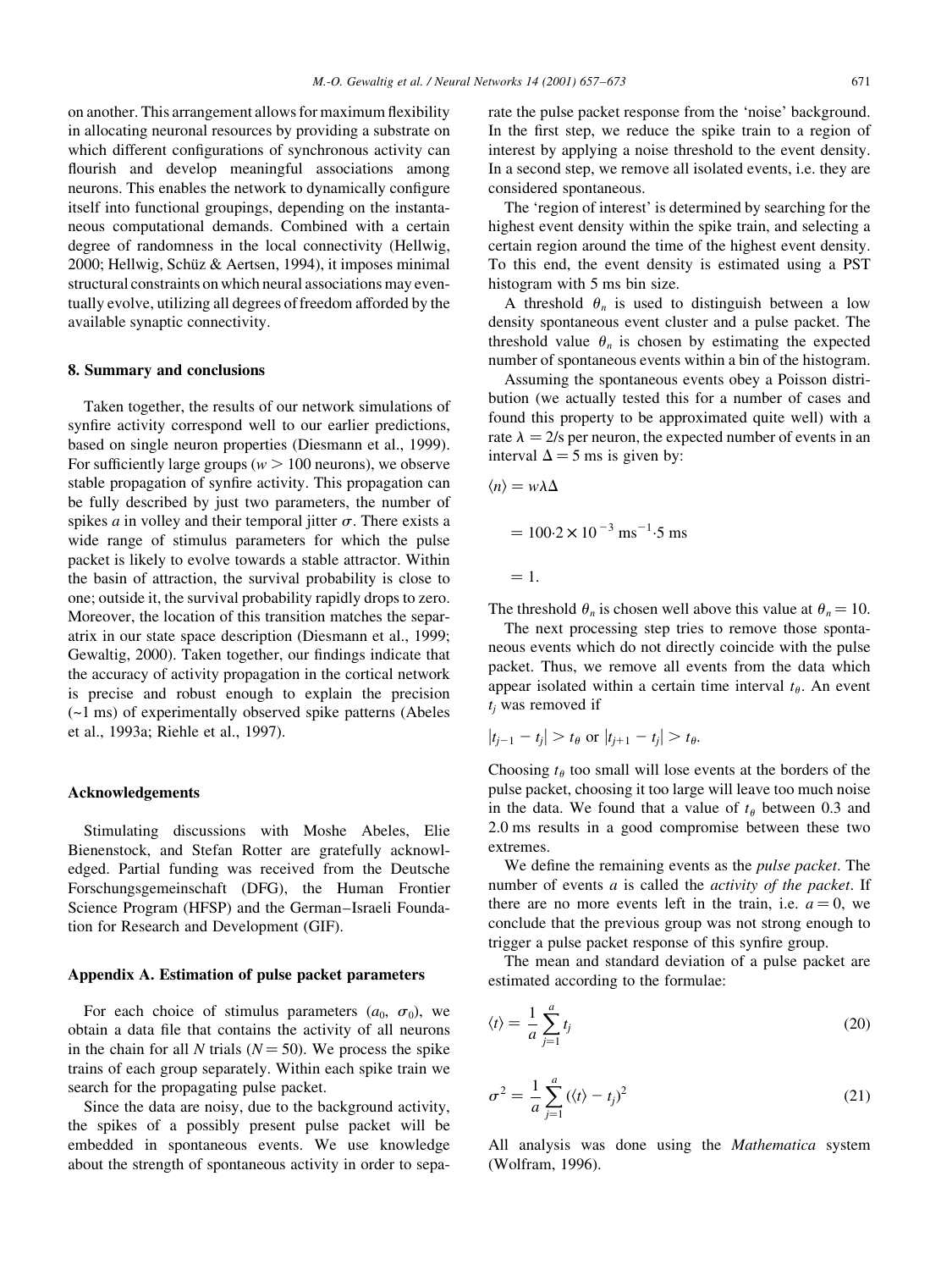#### **References**

- Abeles, M. (1982). Local cortical circuits: an electrophysiological study, Berlin, Heidelberg, New York: Springer-Verlag.
- Abeles, M. (1982b). Role of cortical neuron: integrator or coincidence detector? Israel Journal of Medical Sciences, 18, 83-92.
- Abeles, M. (1991). Corticonics: neural circuits of the cerebral cortex, Cambridge: Cambridge University Press.
- Abeles, M., Bergman, H., Margalit, E., & Vaadia, E. (1993a). Spatiotemporal firing patterns in the frontal cortex of behaving monkeys. Journal of Neurophysiology, 70, 1629-1638.
- Abeles, M., Vaadia, E., Prut, Y., Haalman, I., & Slovin, H. (1993b). Dynamics of neuronal interactions in the frontal cortex of behaving monkeys. Concepts in Neuroscience, 4, 131-158.
- Aertsen, A., & Arndt, M. (1993). Response synchronization in the visual cortex. Current Opinion in Neurobiology, 3, 586-594.
- Aertsen, A., Diesmann, M., & Gewaltig, M.-O. (1996). Propagation of synchronous spiking activity in feedforward neural networks. Journal of Physiology (Paris), 90, 243-247.
- Aertsen, A., Vaadia, E., Abeles, M., Ahissar, E., Bergman, H., Karmon, B., Lavner, Y., Margalit, E., Nelken, I., & Rotter, S. (1991). Neural interactions in the frontal cortex of a behaving monkey: signs of dependence on stimulus context and behavioral state. Journal für Hirnforschung, 32, 735-743.
- Ahissar, M., Bergman, E. A., & Vaadia, E. (1992). Encoding of sound-source location and movement: activity of single neurons and interactions between adjacent neurons in the monkey auditory cortex. Journal of Neurophysiology, 67, 203-215.
- Amit, D. J., & Brunel, N. (1997). Model of global spontaneous activity and local structured activity during delay periods in the cerebral cortex. Cerebral Cortex, 7, 237-252.
- Arieli, A., Donchin, O., Aertsen, A., Bergmann, H., Gribova, A., Grinvald, A., & Vaadia, E. (1996a). The impact of ongoing cortical activity on evoked potentials and behavioral responses in the awake behaving monkey. Society for Neuroscience Abstracts, 22, 2022.
- Arieli, A., Shoham, D., Hildesheim, R., & Grinvald, A. (1995). Coherent spatiotemporal patterns of ongoing activity revealed by real-time optical imaging coupled with single-unit recording in the cat visual cortex. Journal of Neurophysiology, 73, 2072-2093.
- Arieli, A., Sterkin, A., Grinvald, A., & Aertsen, A. (1996b). Dynamics of ongoing activity: explanation of the large variability in evoked cortical responses. Science, 273, 1868-1871.
- Arndt, M., Aertsen, A., & Abeles, M. (1994). The potential functional role of reverberating synfire chains developing in randomly connected neural networks. Society for Neuroscience Abstracts, 1395.
- Azouz, R., & Gray, C. M. (1999). Cellular mechanisms contributing to response variability of cortical neurons in vivo. Journal of Neuroscience, 19, 2209-2223.
- Barlow, H. B. (1972). Single units and sensation: a neuron doctrine for perceptual psychology? Perception, 1, 371-394.
- Barlow, H. (1992). Single cells versus neuronal assemblies. In A. Aertsen & V. Braitenberg, *Information processing in the cortex* (pp. 167–173). Berlin, Heidelberg, New York: Springer-Verlag.
- Bi, G., & Poo, M. (1998). Synaptic modification in cultured hippocampal neurons: dependence on spike timing, synaptic strength, and postsynaptic cell type. Journal of Neuroscience, 18, 10464-10472.
- Bienenstock, E. (1991). Notes on the growth of a 'composition machine'. In D. Andler, E. Bienenstock & B. Laks, Contributions to Interdisciplinary Workshop on Compositionality in Cognition and Neural Models (pp. 1-19). Asniere s. Oise, France: Abbaye de Royaumont.
- Bienenstock, E. (1995). A model of neocortex. Network: Computation in Neural Systems, 6, 179-224.
- Boven, K.-H., & Aertsen, A. (1990). Dynamics of activity in neuronal networks give rise to fast modulations of functional connectivity. In R. Eckmiller, G. Hartmann & G. Hauske, Parallel processing in neural systems and computers (pp. 53-56). Amsterdam: Elsevier.
- Braitenberg, V., & Schüz, A. (1991). Anatomy of the cortex: statistics and geometry. Berlin, Heidelberg, New York: Springer-Verlag.
- Calvin, W. H., & Stevens, C. F. (1968). Synaptic noise and other sources of randomness in motoneuron interspike intervals. Journal of Neurophysiology, 31, 574-587.
- Câteau, H., & Fukai, T. (2001). Fokker-Planck approach to pulse packet propagation in synfire chain. Neural Networks, 14 (this issue).
- De Charms, R. C., & Merzenich, M. (1995). Primary cortical representation by the coordination of action potential timing. Nature, 381, 610-613.
- Diesmann, M., Gewaltig, M.-O., & Aertsen, A. (1996). Characterization of synfire activity by propagating 'pulse packets'. In J. M. Bower, Computational neuroscience: trends in research (pp. 59–64). San Diego: Academic Press.
- Diesmann, M., Gewaltig, M.-O., & Aertsen, A. (1999). Stable propagation of synchronous spiking in cortical neural networks. Nature, 402,  $529 - 533$ .
- Diesmann, M., Gewaltig, M.-O., & Rotter, S., & Aertsen, A. (2001). State space analysis of synchronous spiking in cortical networks. Neurocomputing, 38-40, 565-571.
- Doursat, R. (1993). Contribution a l'etude des representations dans le systeme nerveux et dans les reseaux de neurones formels. Unpublished doctoral dissertation, University of Paris IV.
- Eckhorn, R., Bauer, R., Jordan, W., Brosch, M., Kruse, W., Munk, M., & Reitböck, H. J. (1988). Coherent oscillations: a mechanism of feature linking in the visual cortex? Biological Cybernetics, 60, 121-130.
- Eggermont, J. J. (1992). Neural interaction in cat primary auditory cortex II. Effects of sound stimulation. Journal of Neurophysiology, 71, 246–270.
- Engel, A. K., König, P., Schillen, T. B., & Singer, W. (1992). Temporal coding in the visual cortex: new vistas on integration in the nervous system. Trends in Neurosciences, 15, 218-226.
- Fetz, E. (1997). Temporal coding in neural populations? Science, 278,  $1901 - 1902$ .
- Fetz, E., Toyama, K., & Smith, W. (1992). Synaptic interactions between cortical neurons. In A. Peters, Cerebral cortex (pp. 1-47), vol. 9. New York: Plenum Publishing Corporation.
- Georgopoulos, A. P., Tiara, M., & Lukashin, A. (1993). Cognitive neurophysiology of the motor cortex. Science, 260, 47-52.
- Gerstein, G. L., Bedenbaugh, P., & Aertsen, A. (1989). Neuronal assemblies. IEEE Transactions on Biomedical Engineering, 36, 4-14.
- Gerstner, W., Kempter, R., van Hemmen, J. L., & Wagner, H. (1996). A neuronal learning rule for sub-millisecond temporal coding. Nature, 383.76-78
- Gewaltig, M.-O. (2000). (PhD thesis). Evolution of synchronous spike volleys in cortical networks-network simulations and continuous probabilistic models, Aachen, Germany: Shaker Verlag.
- Gewaltig, M.-O., Diesmann, M., & Aertsen, A. (1995). Role of the cortical neuron: both integrator and coincidence detector. In R. Menzel & N. Elsner, Learning and Memory: Proceedings of the 23rd Göttingen Neurobiology Conference (p. 555), vol. 2. Stuttgart, New York: Thieme.
- Gewaltig, M.-O., Diesmann, M., & Aertsen, A. (2001). Cortical synfire-activity: configuration space and survival probability. Neurocomputing, 38-40, 621-626.
- Gewaltig, M. -O., Diesmann, M., Aertsen, A., & Abeles, M. (1994). A realistic and computationally efficient model of cortical pyramidal neurons. In N. Elsner & H. Breer, Proceedings of the 23rd Göttingen Neurobiology Conference (p. 559), vol. 2. Stuttgart, New York: Thieme.
- Gray, C. M., & Singer, W. (1989). Stimulus-specific neuronal oscillations in orientation columns of cat visual cortex. Proceedings of the National Academy of Sciences USA, 86, 1698-1702.
- Griffith, J. S. (1963). On the stability of brain-like structures. Biophysical Journal, 3, 299-308.
- Grün, S. (1996). Unitary joint-events in multiple-neuron spiking activity: detection, significance, and interpretation, Thun, Frankfurt/Main: Verlag Harri Deutsch.
- Gütig, R., Aharonov-Barki, R., Rotter, S., Aertsen, A., & Sompolinsky, H.